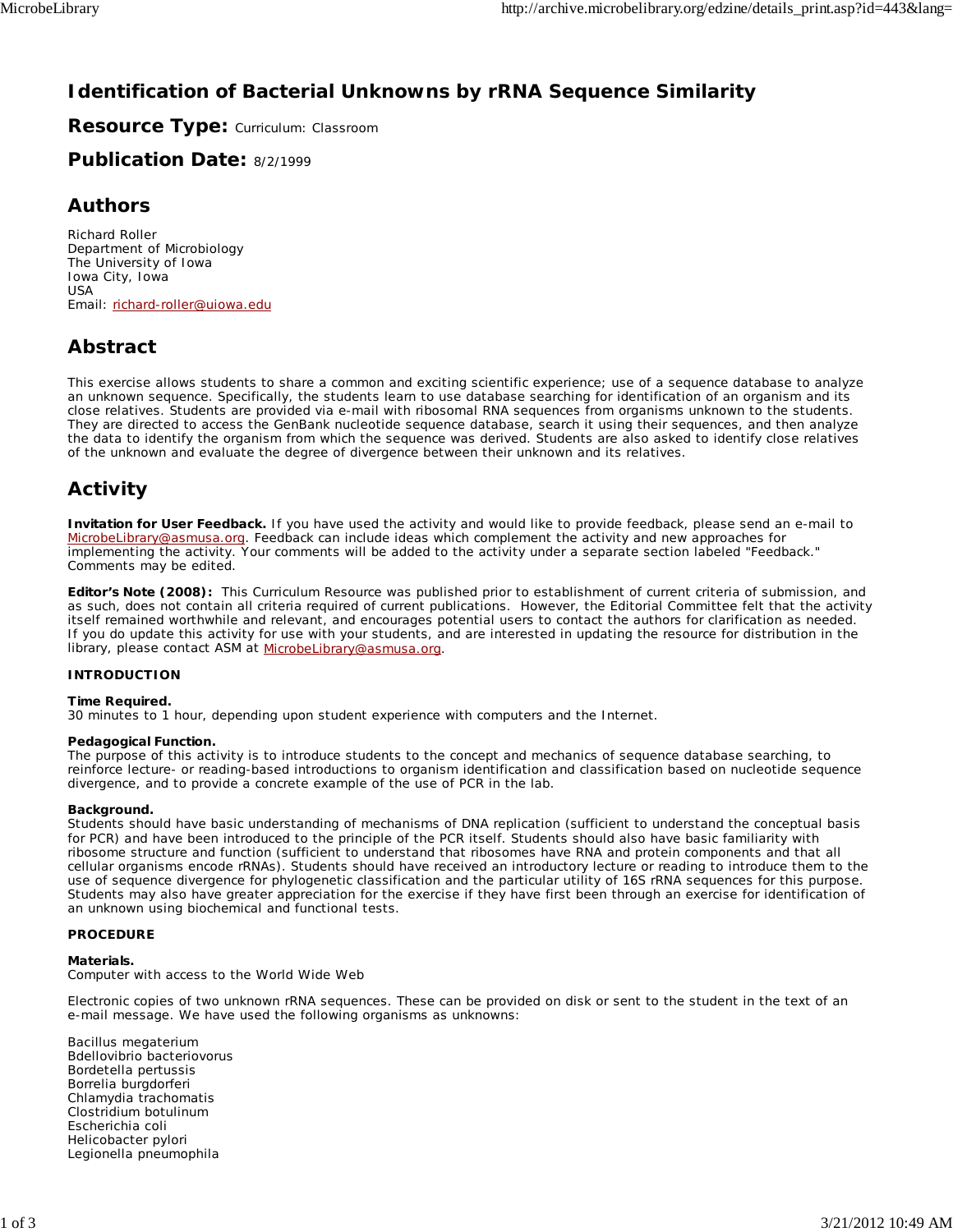*Listeria monocytogenes Mycobacterium leprae Neisseria gonorrhoea Rickettsia rickettsii Salmonella typhi Staphylococcus aureus Streptococcus pyogenes Thermus aquaticus Treponema pallidum Vibrio cholerae Yersinia pestis*

These sequences or those from other organisms of interest can be collected from GenBank by searching for the organism name as described in the Possible Modifications section below. Alternatively, sequences for the organisms named above are available in the appendix for cutting and pasting into the students' e-mail messages.

**Safety Issues.** Not applicable.

#### **Instructor Version.**

Students are provided with an activity handout (see below) and with two unknown rRNA sequences in an e-mail message (text reproduced below). Most students required no assistance in accessing the Internet and cutting and pasting sequences into the database query form, but individual assistance was provided as required.

#### **Activity Handout.**

E-mail message text:

*Student name*,

Below this note you will find your two unknown 16S rRNA sequences. You may want to first save the content of this message to a disk before trying anything else. Then use the copy and paste functions with your e-mail reader or a word processor to put the sequences into the box on the database search page. When you have identified your unknowns, you might find it interesting to do an Internet search using the names of the organisms. Almost all of them are of importance for human health or for biotechnology. Good luck!

Sequence #1

Sequence #2 <*Insert sequence 2>*

#### **ASSESSMENT and OUTCOMES**

#### **Suggestions for Assessment.**

The activity handout includes a set of questions that students should be able to answer if they understand how to interpret the search output.

#### **Problems and Caveats.**

Preparation time may be as long as a full day if the instructor decides to acquire all of his/her own rRNA sequence examples. Care must be taken to choose only full-length rRNA sequences since smaller sequence fragments (of which there are many in the database) may provide perfect matches with nonidentical organisms. With a preexisting collection of sequences in hand, preparation is confined to sending e-mail messages. Depending upon class size, this may require between 30 minutes and 2 hours.

#### **SUPPLEMENTARY MATERIALS**

#### **Possible Modifications.** (Optional)

Different rRNA sequences may be chosen at the instructor's discretion. Individual sequences should be test run by the instructor. Some 16S rRNAs will return only 100% identical sequences in the top 100 matches, providing no information about close relatives.

#### NCBI taxonomy browser

rRNA sequences may be found by searching GenBank for the desired organism name. I will outline the procedure using *Bacillus anthracis* as an example. Direct your Web browser to the National Center for Biotechnology Information (NCBI) taxonomy browser at: http://www.ncbi.nlm.nih.gov/Taxonomy/tax.html. Roughly in the middle of the Web page, there is a query box for entering a search. Click in the query box and enter the name of the organism of interest (in this case, *Bacillus anthracis*), then click on the "Start Search" button. The program will return a page that indicates the number of nucleotide (in this case 54) and protein (in this case 228) sequences from this organism deposited in GenBank. If the list of DNA sequences is very short, it is most convenient to browse for the 16S rRNA sequences simply by clicking on the "Get Sequences" button. If the list is long, it is most convenient to select "Yes" next to the "Refine Query in Entrez?" button and then click on the "Get Sequences" button. The program will return a page in which you can add terms to the query. Click in the "Enter Terms" box and type in "16S". Using the pull down menu just to the right of "Search Field" select TextWord. Then click the "Search" button. You will be returned to an updated version of the same page. Near the top of the page, click on the "Retrieve 4 Documents" button to get a list of the matching sequences. For *Bacillus anthracis*, four sequences are returned, the first of which is the 16S rRNA sequence (the other three are intergenic spacer sequences from the region of the 16S gene). The sequences can each be viewed in a number of formats. To obtain a sequence for further use, click on the link for FASTA report. The program will return a page in which the sequence is presented in a simple text format. This sequence can then be selected and copied and pasted to a word processing document.

Note that the text of the e-mail message suggests an Internet browser search on the name of the identified organism. We did not make this mandatory in our first experience with this exercise, but I would do so in the future. This represents an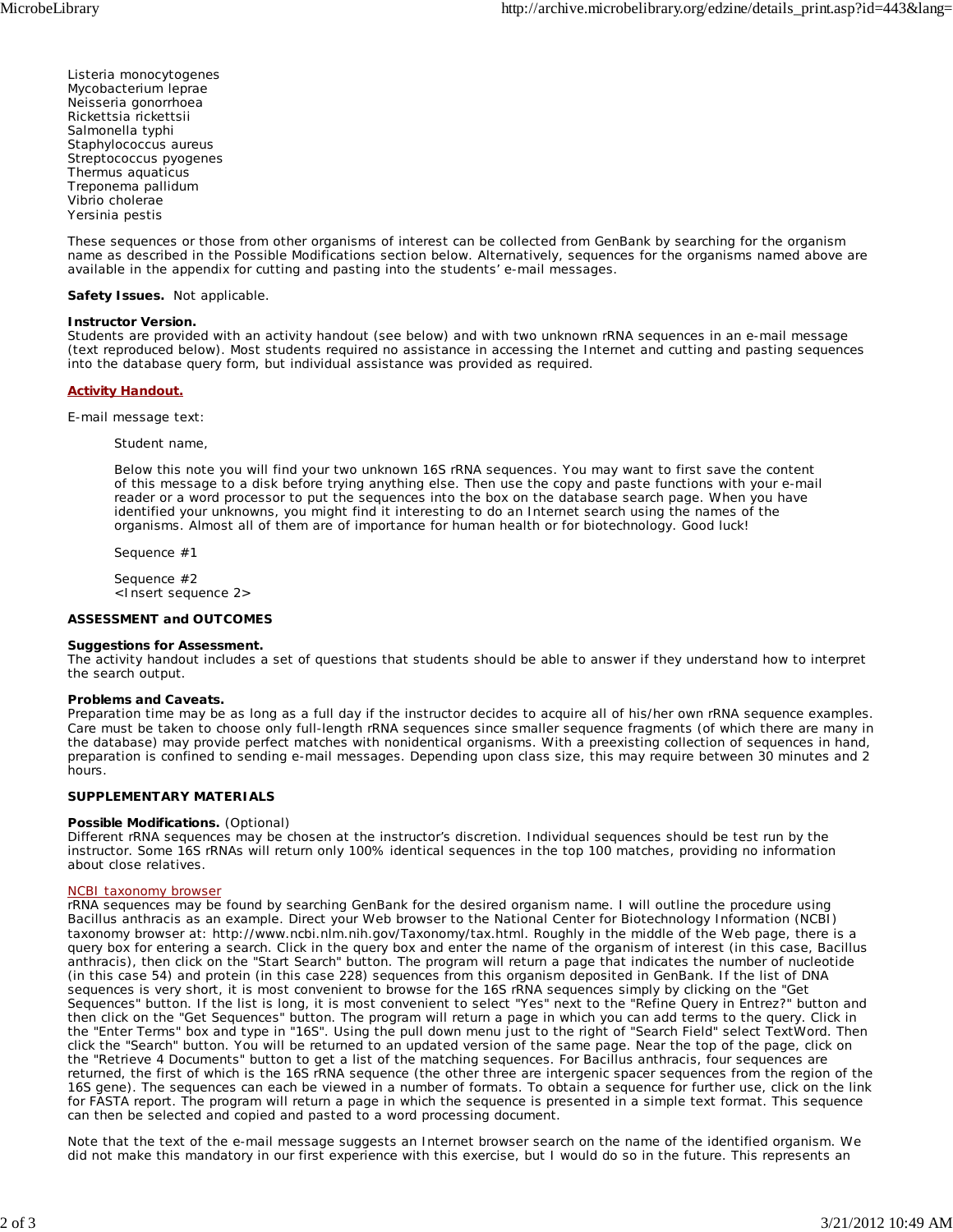opportunity to introduce students to the variety of information (good and bad) available on the Internet about organisms and diseases.

Instructors may also choose to include the source of the amplified DNA in each student's e-mail message. For example, students receiving the *Legionella pneumophila* sequence might be told that the organism from which the DNA was amplified was obtained from the sputum of a patient suffering from fever and severe pneumonia. Searching out appropriate sources for each specimen and pasting these into the e-mail messages will add to preparation time, but this additional information will help reinforce the basic concept that rRNA sequence comparisons are a means of identifying organisms from "real-world" unknown specimens.

#### **References.**

#### GenBank Overview

Information about GenBank is derived from the National Center for Biotechnology Information GenBank Overview page at: http://www.ncbi.nlm.nih.gov/Genbank/GenbankOverview.html.

#### **Acknowledgments.**

The author is grateful to Dr. Marcia Cordts for suggesting submission of this activity and for critical reading of the manuscript.

#### **Appendix.**

16S rRNA sequences for organisms listed in Activity section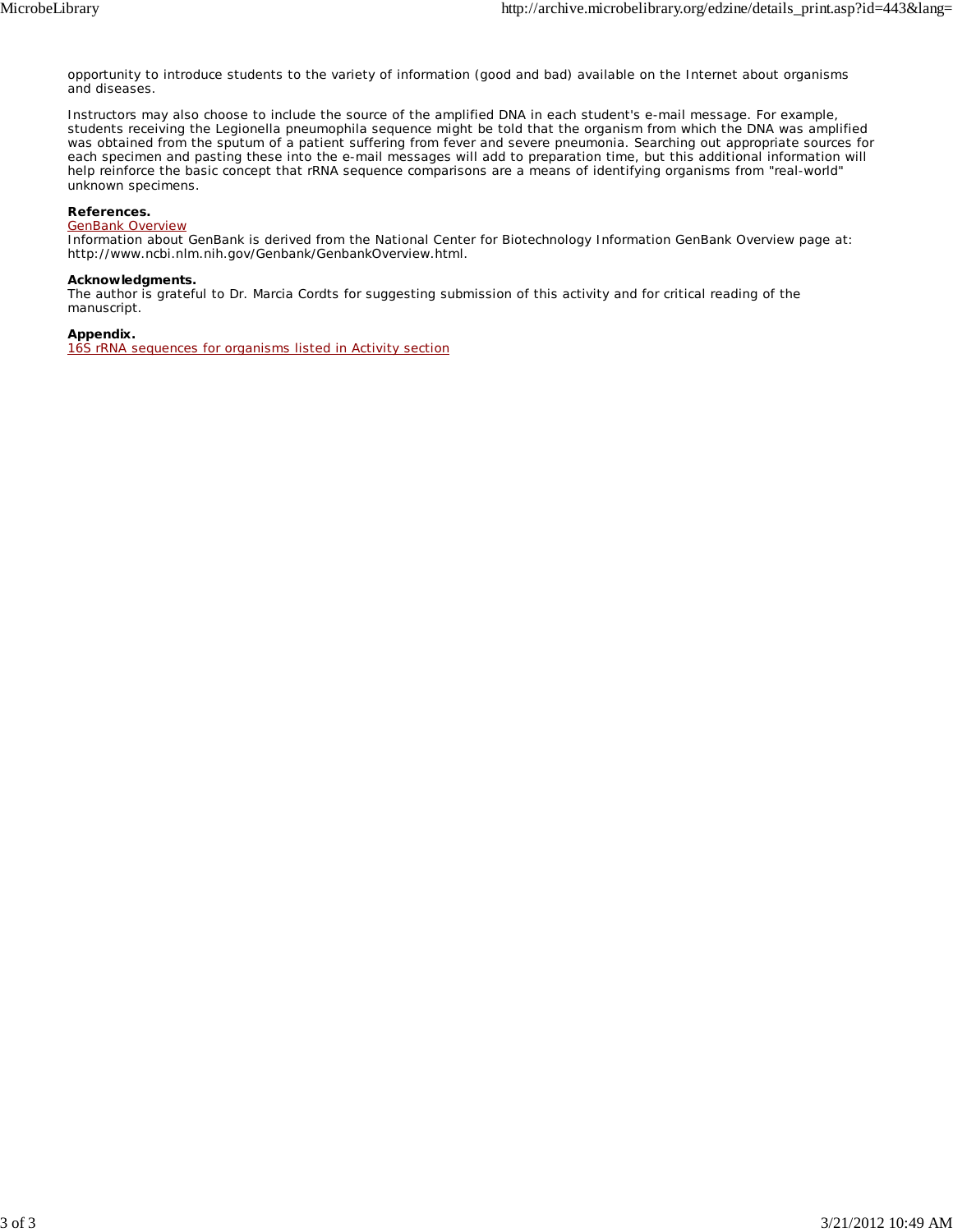**Contents of this page**  *Bacillus megaterium*

*pertussis*

**All Curriculum Resources** 

#### *Bdellovibrio bacteriovorus* **Appendix. 16S rRNA sequences for organisms listed in Activity section**

 *Bordetella Bacillus megaterium*

 *Borrelia burgdorferei Chlamydia trachomatis Clostridium botulinum Escherichia coli Helicobacter* ACTCCTAC GGGAGGCAGCAGTAGGGAATCTTCCGCAATGGACGAAAGTCTGA *pylori Legionella pneumophila Listeria monocytogenes* GCGTTATCCGGAATTATT GGGCGTAAAGCGCGCGCAGGCGGTTTCTTAAGTCT *Mycobacterium* TGAGTGCAGAAGAGAAAAGCG GAATTCCACGTGTAGCGGTGAAATGCGTAGA *leprae Neisseria gonorrhoea Rickettsia rickettsii Salmonella typhi Staphylococcus* AGAGCGTTCCCCTTCGGGGGACAGAGTGACAGGTGGTGCATGGTTGTCGTCA *aureus Streptococcus* TTAGTTGCCAGCATTTAGTTGGGCACTCTAAGGTGACTGCCGGTGACAAACC *pyogenes Thermus aquaticus Treponema pallidum Vibrio cholerae Yersinia pestis* GATGAACGCTGGCGGCGTGCCTAATACATGCAAGTCGAGCGAACTGATTAGAA G CTTGCTTCTATGACGTTAGCGGCGGACGGGTGAGTAACACGTGGGCAACCTG CC TGTAAGACTGGGATAACTTCGGGAAACCGAGGCTAATACCGGATAGGATCT TCTC CTTCATGGGAGATGATTGAAAGATGGTTTCGGCTATCACTTACAGATGGG CCCGC GGTGCATTAGCTAGTTGGTGAGGTAACGGCTCACCAAGGCAACGATGC GTAGCC GACCTGAGAGGGTGATCGGCCACACTGGGACTGAGACACGGCCCAG CGGAGCAACG CCGCGTGAGTGATGAAGGCTTTCGGGTCGTAAAACTCTGTTGT TAGGGAAGAACA AGTACAAGAGTAACTGCTTGTACCTTGACGGTACCTAACCA GAAAGCCACGGCTAACTACGTGCCAGCAGCCGCGGTAATACGTAGGTGGCAA GATGTGAAAGCCCACGGCT CAACCGTGGAGGGTCATTGGAAACTGGGGAACT GATGTGGAGGAACACCAGTGGCGAAGGCGGCTTTTTGGTCTGTAACTGACGCT GAGGCGCGAAAGCGTGGGGAGCAAACAGGATTAGATACCCTGGTAGTCCACG CCGTAAACGATGAGTGCTAAGTGTTAGAGGGTTTCCGCCCTTTAGTGCTGCAG CTAACGCATTAAGCACTCCGCCTGGGGAGTACGGTCGCAAGACTGAAACTCA AAGGAATTGACGGGGGCCCGCACAAGCGGTGGAGCATGTGGTTTAATTCGAA GCAACGCGAAGAACCTTACCAGGTCTTGACATCCTCTGACAACTCTAGAGAT GCTCGTGTCGTGAGATGTTGGGTTAAGTCCCGCAACGAGCGCAACCCTTGATC GGAGGAAGGTGGGGATGACGTCAAATCATCATGCCCCTTATGACCTGGGCTA CACACGTGCTACAATGGATGGTACAAAGGGCTGCAAGACCGCGAGGTCAA GCCAATCCCATAAAACCATTCTCAGTTCGGATTGTAGGCTGCAACTCGCCTA CATGAAGCTGGAATCGCTAGTAATCGCGGATCAGCATGCCGCGGTGAATAC GTTCCCGGGCCTTGTACACACCGCCCGTCACACCACGAGAGTTTGTAACAC CCGAAGTCGGTGGAGTAACCGTAAGGACGTAGCCGCCTAAGGTGGGACAG ATGATTGGGGTGAAGTC GTAACAA

#### *Bdellovibrio bacteriovorus*

TAAACTGGAGAGTTTGATTCTGGCTCAGAACNNACGCTGGCGGCGTGCCTAATACA TGCAAGTCGACGNNGAGCTTTCGGGTGAGTACTAGTGTNGCGCACGGGTGAGGAA CGCGTGGATAATCTGCCTTAGAGTGGGGGATAACTAGTCGAAAGATTAGCTAATACC GCATAAGACCACAGGAGCTGCGGCTCTAGGGGTCAAAGGTTTTTCGCTCTAAGATG AGTCCGCGTAAGATTAGCTAGTTGGTGAGGTAACGGCTCACCAAGGCGACGATCTT TAACTGGTCTGAGAGGATGATCAGTCACACTGGAACTGAGACACGGTCCAGACTCC TACGGGAGGCAGCAGTAGGGAATATTGCACAATGGAGGAAACTCTGATGCAGCGA CGCCGCGTGAGTGATGAAGGCCTTCGGGTCGTAAAGCTCTGTCGCAGGGGAATAA CACAATGAATGTACCCTGTAAGAAAGGATCGGCTAACTTCGTNCCANNAGCCGCGN NNAGACGAGNGATCCTAGCGTTGTTCGGAATTATTGGGCGTAAAGCGGATGTAGG TGGCTTTGTAAGTCAGATGTGAAAGCCCAGGGCTCAACCCTGGTAGTGCATTTGAT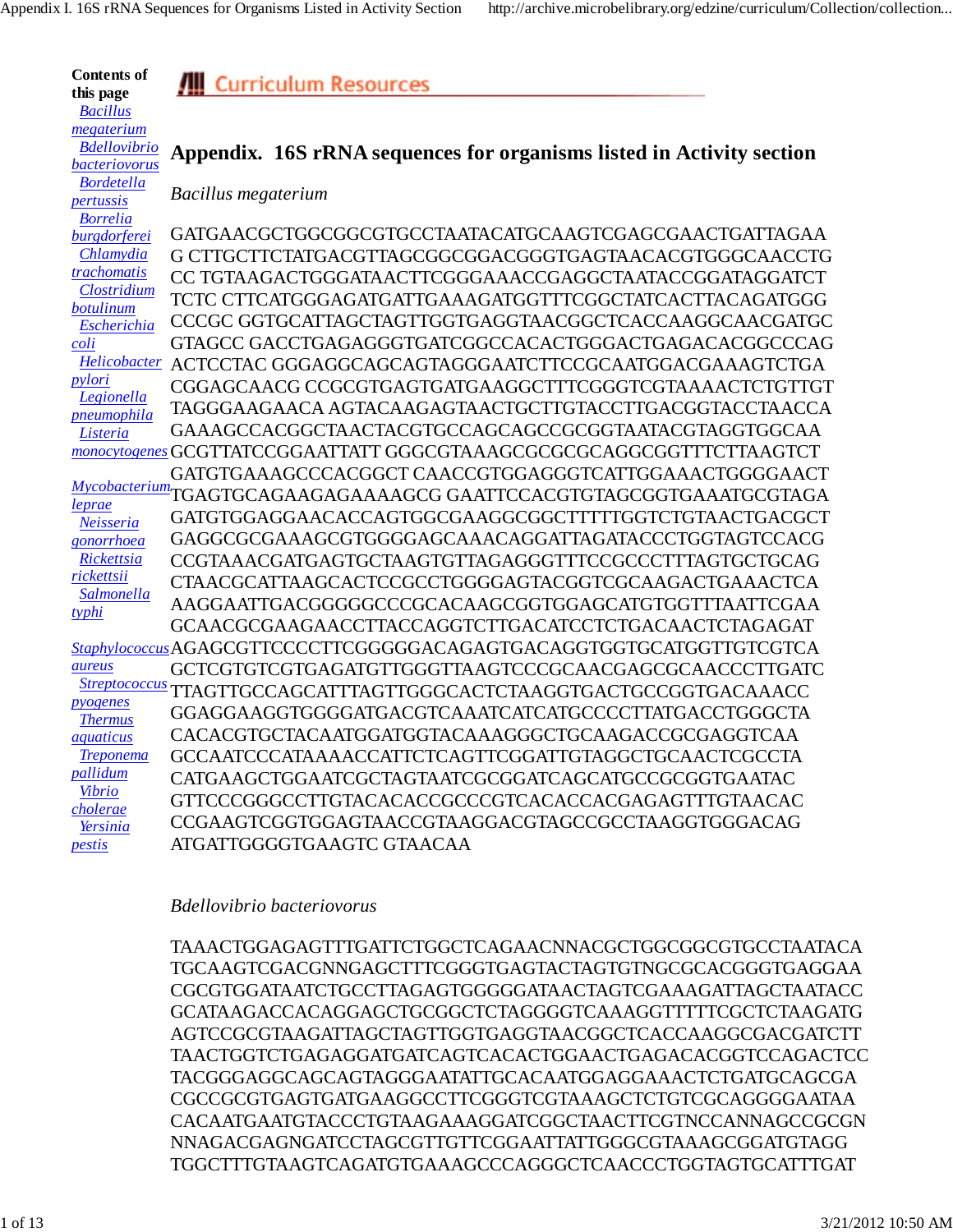ACTGCGAAGCTTGAGTGTCGGAGAGGTTACTAGAATTGTTGGTGTAGTGGTGAAAT ACGTAGATATCAACAGGAATACCGGAGGCGAAGGCGGGTAACTGGCCGAACACTG ACACTGAGATCCGNAAGCGTGGGGATCAAACAGGATTAGATACCCTGGTAGTCCAC GCCGTAAACGATGGATACTTGTTGTTGGAGGTATTGACCCCTTCAGTGACGAAGCT AACGCGTTAAGTATCCCGCCTGGGGAGTACGGTCGCAAGATTAAAACTCAAAGAAA TTGNNNNNNNNNNGCACAAGNNNNNNNNNNNNNNGTTTAATTCGATGCAACGC GAAGAACCTTACCTAGGCTTGACATGTACTGGAAGACTGGCAGAAATGTCGTCGCCC GCAAGGGTCGGTACACAGGTGCTGCATGGCTGTCGTCAGCTCGTGTCGTGAGATGT TGGGTTAAGTCCCGCAACGAGCGCAACCCCTGCATTTAGTTGCCAGCATTCAGTTG GGCACTCTAGATGGACTGCCGGTGTTAAACCGGAGGAAGGTGGGGATGACGTCAA GTCCTCATGGCCCTTATGCCTAGGGCTACACACGTGCTACAATGGTAGTCACAGAG CGAAGCTAAGCCGCGAGGTAGAGCAAATCGCTTAAAAGCTATCTAAGTTCAGATTG ATCTCTGCAACTCGAGATCATGAAGTTGGAATCGCTAGTAATCGCGGATCAGAATG CCGCGGTGAATACGTTCCCGGGCCTTGTACACACCGCCCGTCACACCATGAAAGT TGGCTGTACCAGAAGTCGNTGCGCTAACCGCAAGGAGGCAGGCGCCCAAGGTAT GGTNNACGANNNNNNNNNNNNNGTAACAAGNNNNNNNNNNNNGAACCTGNNN NNNGATCACCTCCTTTCT

### *Bordetella pertussis*

AACTGAAGAGTTTGATCCTGGCTCAGATTGAACGCTGGCGGGATGCTTTACACATG CAAGTCGGACGGCAGCACGGGCTTCGGCCTNGTGGCGAGTGGCGAACGGGTGAG TAATGTATCGGAACGTGCCCAGTAGCGGGGGATAACTACGCGAAAGCGTAGCTAAT ACCGCATACGCCCTACGGGGGAAAGCGGGGGACCTTCGGGCCTCGCACTATTGGA GCGGCCGATATCGGATTAGCTNGTTGGTGGGGTAACGGCCTACCAAGGCGACGAT CCGTAGCTGGTTTGAGAGGACGACCAGCCACACTGGGACTGAGACACGGCCCAGN CTCCTACGGGAGGCAGCAGTGGGGAATTTTGGACAATGGGGGCAACCCTGATCCA GCCATCCCGCGTGTGCGATGAAGGCCTTCGGGTTGTAAAGCACTTTTGGCAGGAAA GAAACGGCACGGGCTAATATCCTGTGCAACTGACGGTACCTGCAGAATAAGCACCG GCTAACTACGTGCCAGCAGCCGCGGTAATACGTAGGGTGCAAGCGTTAATCGGAAT TACTGGGCGTAAAGCGTGCGCAGGCGGTTCGGAAAGAAAGATGTGAAATCCCAGG GCTTAACCTTGGAACTGCATTTTTAACTACCGGGCTAGAGTGTGTCAGAGGGAGGT GGAATTCCGCGTGTAGCAGTGAAATGCGTAGATATGCGGAGGAACACCGATGGCG AAGGCAGCCTCCTGGGATAACACTGACGCTCATGCACGAAAGTGTGGGGAGCAAA CAGGATTAGATACCCTGGTAGTCCACGCCCTAAACGATGTCAACTAGCTGTTGGGG CCTTCGGGCCTTGGTAGCGCAGCTAACGCGTGAAGTTGACCGCCTGGGGAGTACG GTCGCAAGATTAAAACTCAAAGGAATTGACGGGGACCCGCACAAGCGGTGGATGAT GTGGATTAATTCGATGCAACGCGAAAAACCTTACCTACCCTTGACATGTCTGGAATC CCGAAGAGATTTGGGAGTGCTCGCAAGAGAACCGGAACACAGGTGCTGCATGGCTG TCGTCAGCTCGTGTCGTGAGATGTTGGGTTAAGTCCCGCAACGAGCGCAACCCTTGT CATTAGTTGCTACGAAAGGGCACTCTAATGAGACTGCCGGTGACAAACCGGAGGAA GGTGGGGATGACGTGAAGTCCTCATGGCCCTTATGGGTAGGGCTTCACACGTCATA CAATGGTCGGGACAGAGGGTTGNCAACCCGCGAGGGGGAGCCAATCCCAGAAAC CCGGTCGTNGTCCGGATCGCAGTCTGCAACTCGACTGCGTGAAGTCGGAATCGCT AGTAATCGCGGATCAGCATGTCGCGGTGAATACGTTCCCGGGTCTTGTACACACCG CNCGTCACACCATGGGAGTGGGTTTTACCAGAAGTAGTTAGCCTAACCGCAAGGGG GGCGATTACCACGGTAGGA

*Borrelia burgdorferei*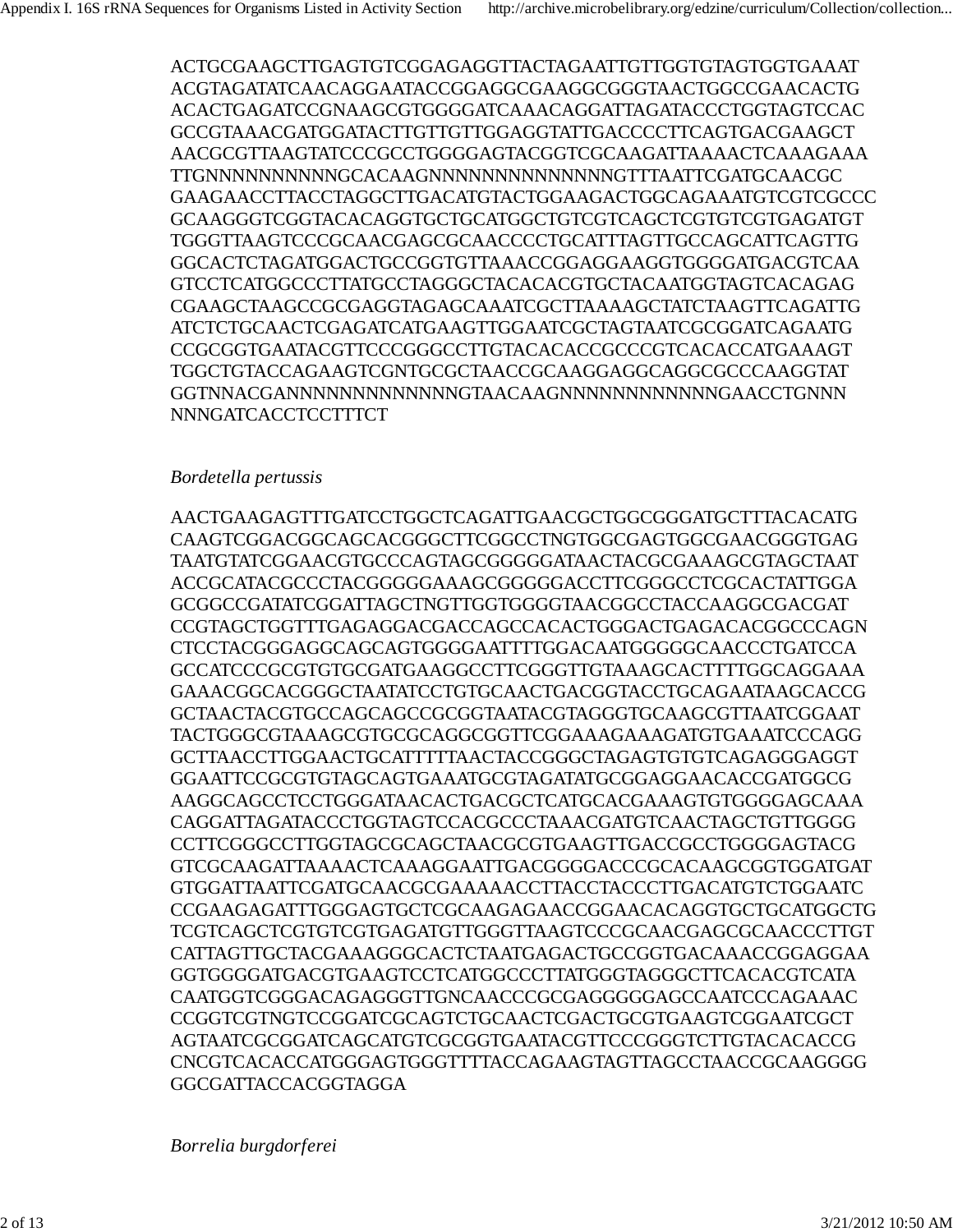TGATCCTGGCTTAGAACTAACGCTGGCAGTGCGTCTTAAGCATGCAAGTCAAACGG GATGTAGTAATACATTCAGTGGCGAACGGGTGAGTAACGCGTGGATGATCTACCTA CGAGATGGGGATAACTATTAGAAATAGTAGCTAATACCGAATAAGGTCAATTAATTT GTTAAGTGATGAAAGGAAGCCTTTAAAGCTTCGCTTGTAGATGAGTCTGCGTCTTAT TAGCTAGTTGGTAGGGTAAATGCCTACCAAGGCGATGATAAGTAACCGGCCTGAGA GGGTGAACGGTCACACTGGAACTGAGATACGGTCCAGACTCCTACGGGAGGCAGC AGCTAAGAATCTTCCGCAATGGGCGAAAGCCTGACGGAGCGACACTGCGTGAATGA AGAAGGTCGAAAGATTGTAAAATTCTTTTATAAATGAGGAATAAGCTTTGTAGGAAAT GACAAAGTGATGACGTTAATTTATGAATAAGCCCCGGCTAATTACGTGCCAGCAGCC GCGGTAATACGTAAGGGGCGAGCGTTGTTCGGGATTATTGGGCGTAAAGGGTGAG TAGGCGGATATATAAGTCTATGCATAAAATACCACAGCTCAACTGTGGACCTATGTT GGAAACTATATGTCTAGAGTCTGATAGAGGAAGTTAGAATTTCTGGTGTAAGGGTGG AATCTGTTGATATCAGAAAGAATACCGGAGGCGAAGGCGAACTTCTGGGTCAAGACT GACGCTGAGTCACGAAAGCGTAGGGAGCAAACAGGATTAGATACCCTGGTAGTCTA CGCTGTAAACGATGCACACTTGGTGTTAACTAAAAGTTAGTACCGAAGCTAACGTGT TAAGTGTGCCGCCTGGGGAGTATGCTCGCAAGAGTGAAACTCAAAGGAATTGACGG GGGCCCGCACAAGCGGTGGAGCATGTGGTTTAATTCGATGATACGCGAGGAACCTT ACCAGGGCTTGACATATATAGGATATAGTTAGAGATAATTATTCCCCGTTTGGGGCCT ATATACAGGTGCTGCATGGTTGTCGTCAGCTCGTGCTGTGAGGTGTTGGGTTAAGTC CCGCAACGAGCGCAACCCTTGTTATCTGTTACCAGCATGTAATGGTGGGGACTCAGA TAAGACTGCCGGTGATAAGTCGGAGGAAGGTGAGGATGACGTCAAATCATCATGGC CCTTATGTCCTGGGCTACACACGTGCTACAATGGCCTGTACAAAGCGAAGCGAAGC AGTGATGTGAAGCAAAACGCATAAAGCAGGTCTCAGTCCGGATTGAAGTCTGAAAC TCGACTTCATGAAGTTGGAATCGCTAGTAATCGTATATCAGAATGATACGGTGAATAC GTTCTCGGGCCTTGTACACACCGCCCGTCACACCACCCGAGTTGAGGATACCCGAA GCTATTATTCTAACCCGTAAGGGAGGAAGGTATTTAAGGTATGTTTAGTGAGGGGGG TGAAGTCGTAACAAGGTAGCCGTACTGGAAAGTGCGGCTGGATCAC

### *Chlamydia trachomatis*

CTGAGAATTTGATCTTGGTTCAGATTGAACGCTGGCGGCGTGGATGAGGCATGCAA GTCGAACGGAACAATTGCTTCGGTGATTGTTTAGTGGCGGAAGGGTTAGTAATGCA TAGATAATTTGTCCTTAACTTGGGAATAACGGTTGGAAACGGCCGCTAATACCGAAT GTGGCGTAGATTAGGCATCTAAATTACGTTAAAGAAGGGGATCTTCGGACCTTTCGG TTAAGGGAGAGTCTATGTGATATCAGCTAGTTGGTGGGGTAAAGGCCTACCAAGGC TATGACGTCTAGGCGGATTGAGAGATTGGCCGCCAACACTGGGACTGAGACACTGC CCAGACTCCTACGGGAGGCTGCAGTCGAGAATCTTTCGCAATGGACGGAAGTCTGA CGAAGCGACGCCGCGTGTGTGATGAAGGCTCTAGGGTTGTAAAGCACTTTCGCTTG GGAATAAGAGAAGACGGTTAATACCCGTTGGATTTGAGCGTACCAGGTAAAGAAGCA CCGGCTAACTCCGTGCCAGCAGCTGCGGTAATACGGAGGGTGCTAGCGTTAATCGG ATTTATTGGGCGTAAAGGGCGTGTAGGCGGAAAGGTAAGTTAGTTGTCAAATCTCGG GGCTCAACCCCGAATCGGCATCTAAAACTATTTTTCTAGAGGGTAGATGGAGAAAAG GGAATTTCACGTGTAGCGGTGAAATGCGTAGATATGTGGAAGAACACCAGTGGCGA AGGCGCTTTTCTAATTTATACCTGACGCTAAGGCGCGAAAGCAAGGGGAGCAAACAG GATTAGATACCCTGGTAGTCCTTGCCGTAAACGATGCATACTTGATGTGGATGGTCTC AACCCCATCCGTGTCGGAGCTAACGCGTTAAGTATGCCGCCTGAGGAGTACACTCG CAAGGGTGAAACTCAAAAGAATTGACGGGGGCCCGCACAAGCAGTGGAGCATGTG GTTTAATTCGATGCAACGCGAAGGACCTTACCTGGGTTTGACATGCATATGACCGCG GCAGAAATGTCGTTTTCCGCAAGGACATATGCACAGGTGCTGCATGGCTGTCGTCAG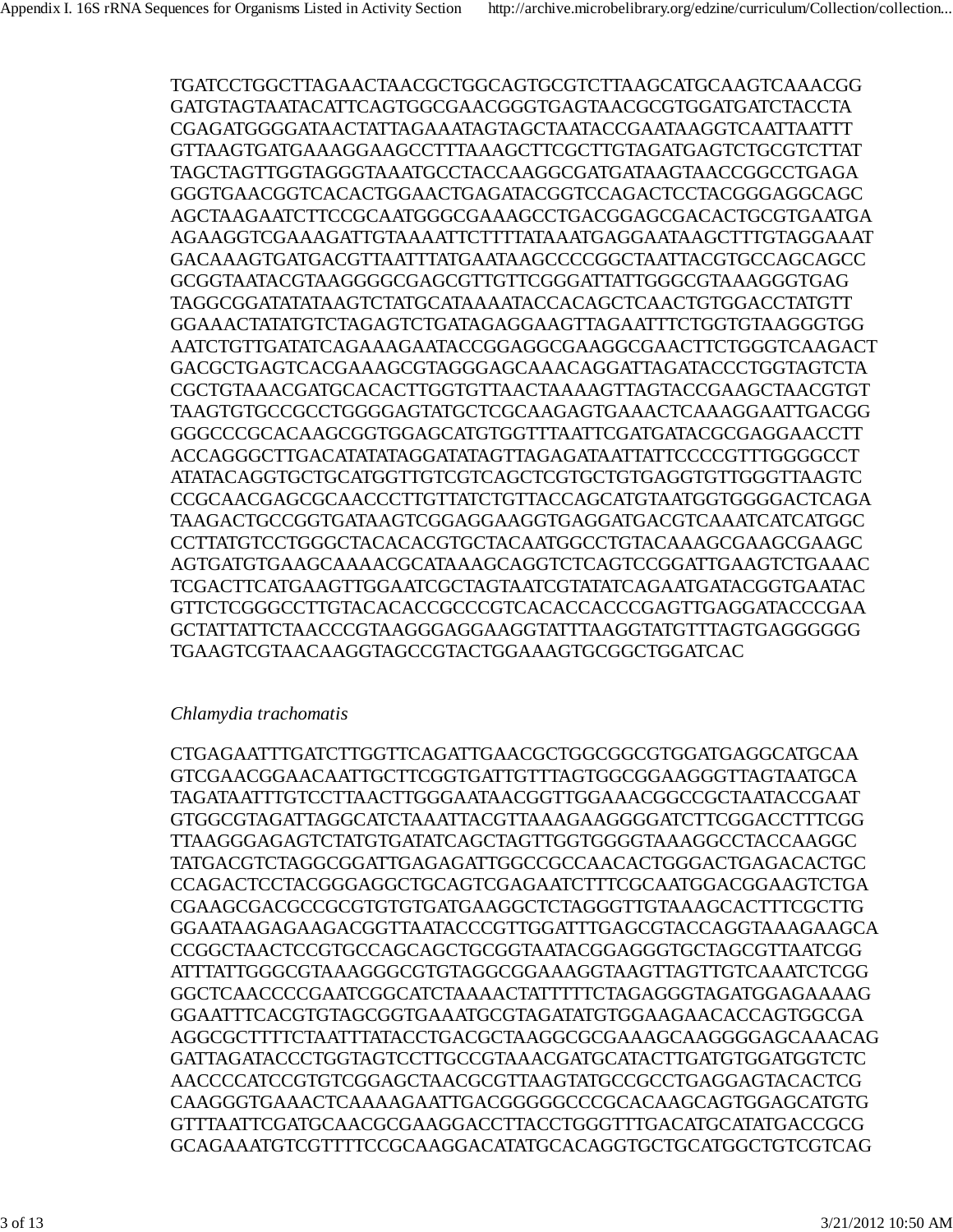CTCGTGCCGTGAGGTGTTGGGTTAAGTCCCGCAACGAGCGCAACCCTTATCGTTAGT TGCCAGCACTTAGGGTGGGAACTCTAACGAGACTGCCTGGGTTAACCAGGAGGAAG GCGAGGATGACGTCAAGTCAGCATGGCCCTTATGCCCAGGGCGACACACGTGCTAC AATGGCCAGTACAGAAGGTAGCAAGATCGCGAGATGGAGCAAATCCTCAAAGCTGG CCCCAGTTCGGATTGTAGTCTGCAACTCGACTACATGAAGTCGGAATTGCTAGTAAT GGCGTGTCAGCCATAACGCCGTGAATACGTTCCCGGGCCTTGTACACACCGGCCGT CACATCATGGGAGTTGGTTTTACCTTAAGTCGTTGACTCAACCCGCAAGGGAGAGAG GCGCCCAAGGTGAGGCTGATGACTGGGATGAAGTCGTAACAAGGTAGCCCTACCGG AAGGTGGGGCTGGATCACCTCCTTT

### *Clostridium botulinum*

GCTGGCGGCGTGCTTAACACATGCAAGTCGAGCGATGAAGCTTCCTTCGGGGAGTG GATTAGCGGCGGACGGGTGAGTAACACGTGGGTAACCTGCCTCAAAGTGGGGGATA GCCTTCCGAAAGGAAGATTAATACCGCATAATATAAGAGAATCGCATGATTTTCTTA TCAAAGATTTATTGCTTTGAGATGGACCCGCGGCGCATTAGCTAGTTGGTAAGGTAA CGGCTTACCAAGGCAACGATGCGTAGCCGACCTGAGAGGGTGATCGGCCACCATTG GAACTGAGACACGGTCCAGACTCCTACGGGGAGGCAGCAGTGGGGAATATTGCGCA ATGGGGGAAACCCTGACGCAGCAACGCCGTCGTGGGTGATGAAGGTCTTCGGATTGT AAAGCCCTGTTTTCTAGGACGATAATGACGGTACTAGAGGAGGAAGCCACGGCTAA CTACGTGCCAGCAGCCGCGGTAATACGTAGGTGGCGAGCGTTGTCCGGATTTACTG GGCGTAAAGGGTGCGTAGGCGGATGTTTAAGTGGGATGTGAAATCCCCGGGCTTAA CCTGGGGGCTGCATTCCAAACTGGATATCTAGAGTGCAGGAGAGGAAAGCGGAATT CCTAGTGTAGCGGTGAAATGCGTAGAGATTAGGAAGAACACCAGTGBCGAAGGCGG CTTTCTGGACTGTAACTGACGCTGAGGCACGAAAGCGTGGGTAGCAMACAGGATTA GATACCCTGGTAGNCCACGCCGTAAACGATGGATACTAGGTGTAGGGGGTATCAAC TCCCCCTGTGCCGCAGTTAACACAATAAGTATCCCGCCTGGGGAGTNCGGTCGCAA GATTAAAACTCAAAGGAATTGACGGGGGCCCGCACAAGCAGCGGAGCATGTGGTTT AATTCGAAGCAACGCGAAGAACCTTACCTGGACTTGACATCCCTTGCATAGCCTAG AGATAGGTGAAGCCCTTCGGGGCAAGGAGACAGGTGGTGCATGGTTGTCGTCAGCT CGTGTCGTGAGATGTTAGGTTAAGTCCTGCAACGAGCGCAACCCTTGTTATTAGTTG CTACCATTAAGTTGAGCACTCTAATGGAGACTGCCTGGGTAACCAGGAGGAAGGTG GGGATGACGTCAAATCATCATGCCCCTTATGTCCAGGGCTACACACGTGCTACAAT GGTAGGTACAATAAGACGCAAGACCGTGAGGTGGAGCAAAACTTATAAAACCTATC TCAGTTCGGATTGTAGGCTGCAACTCGCCTACATGAAGCTGGAGTTGCTAGTAATCG CGAATCAGAATGTCGCGGTGAATACGTTCCCGGGCCTTGTACACACCGCCCGTCAC ACCATGAGAGCTGGTAACACCCGAAGTCCGTGAGGTAACCGTAAGGAGCCAGCGG CCGAAGGTGGGATTAGTGATTGGGGTGAAGTCGTAACAAGGT

### *Escherichia coli*

AAATTGAAGAGTTTGATCATGGCTCAGATTGAACGCTGGCGGCAGGCCTAACACAT GCAAGTCGAACGGTAACAGGAAGAAGCTTGCTTCTTTGCTGACGAGTGGCGGACG GGTGAGTAATGTCTGGGAAACTGCCTGATGGAGGGGGATAACTACTGGAAACGGTA GCTAATACCGCATAACGTCGCAAGACCAAAGAGGGGGACCTTCGGGCCTCTTGCCA TCGGATGTGCCCAGATGGGATTAGCTAGTAGGTGGGGTAACGGCTCACCTAGGCG ACGATCCCTAGCTGGTCTGAGAGGATGACCAGCCACACTGGAACTGAGACACGGT CCAGACTCCTACGGGAGGCAGCAGTGGGGAATATTGCACAATGGGCGCAAGCCTG ATGCAGCCATGCCGCGTGTATGAAGAAGGCCTTCGGGTTGTAAAGTACTTTCAGCG GGGAGGAAGGGAGTAAAGTTAATACCTTTGCTCATTGACGTTACCCGCAGAAGAAG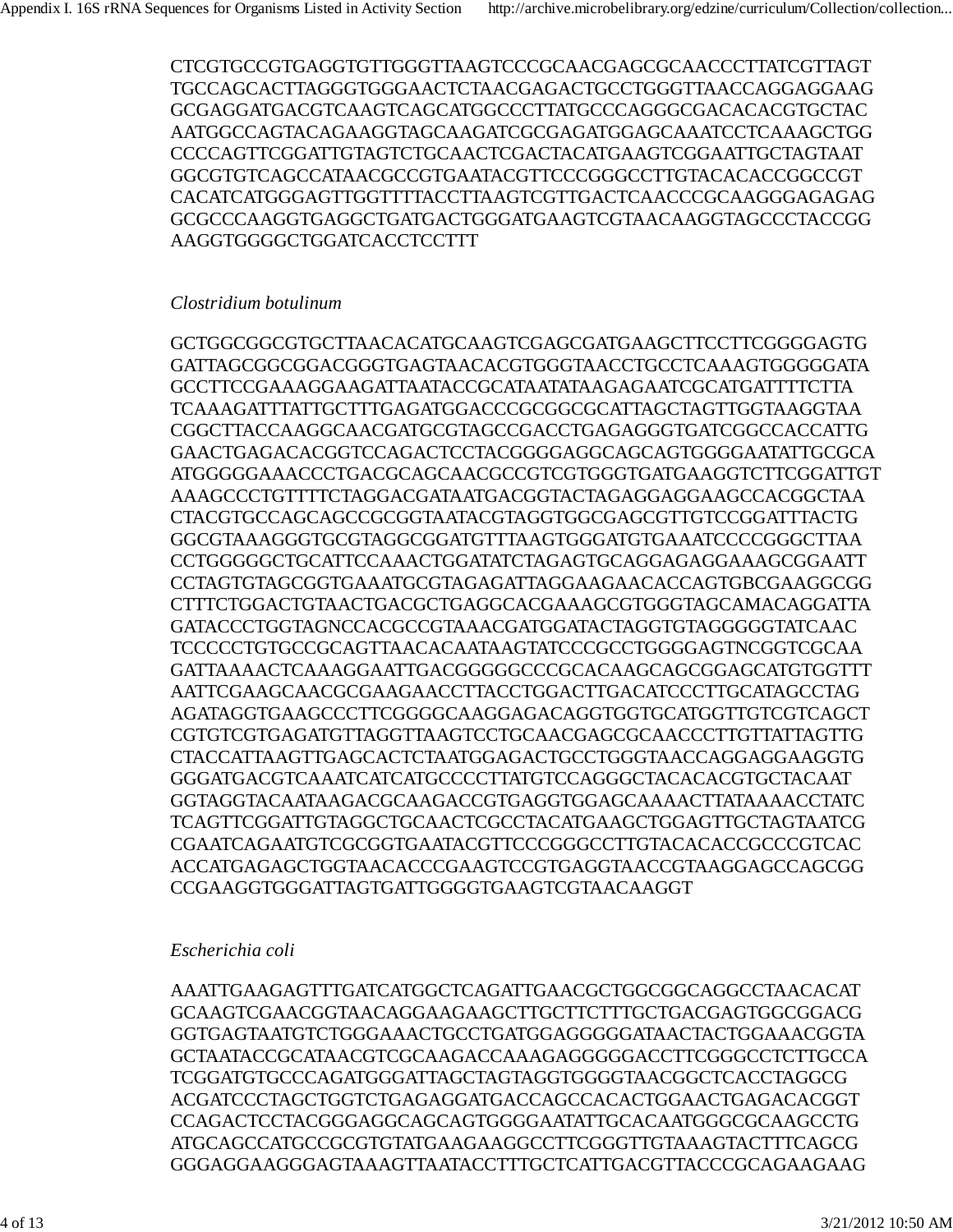CACCGGCTAACTCCGTGCCAGCAGCCGCGGTAATACGGAGGGTGCAAGCGTTAAT CGGAATTACTGGGCGTAAAGCGCACGCAGGCGGTTTGTTAAGTCAGATGTGAAATC CCCGGGCTCAACCTGGGAACTGCATCTGATACTGGCAAGCTTGAGTCTCGTAGAGG GGGGTAGAATTCCAGGTGTAGCGGTGAAATGCGTAGAGATCTGGAGGAATACCGGT GGCGAAGGCGGCCCCCTGGACGAAGACTGACGCTCAGGTGCGAAAGCGTGGGGA GCAAACAGGATTAGATACCCTGGTAGTCCACGCCGTAAACGATGTCGACTTGGAGG TTGTGCCCTTGAGGCGTGGCTTCCGGAGCTAACGCGTTAAGTCGACCGCCTGGGG AGTACGGCCGCAAGGTTAAAACTCAAATGAATTGACGGGGGCCCGCACAAGCGGT GGAGCATGTGGTTTAATTCGATGCAACGCGAAGAACCTTACCTGGTCTTGACATCCA CGGAAGTTTTCAGAGATGAGAATGTGCCTTCGGGAACCGTGAGACAGGTGCTGCAT GGCTGTCGTCAGCTCGTGTTGTGAAATGTTGGGTTAAGTCCCGCAACGAGCGCAAC CCTTATCCTTTGTTGCCAGCGGTCCGGCCGGGAACTCAAAGGAGACTGCCAGTGAT AAACTGGAGGAAGGTGGGGATGACGTCAAGTCATCATGGCCCTTACGACCAGGGC TACACACGTGCTACAATGGCGCATACAAAGAGAAGCGACCTCGCGAGAGCAAGCG GACCTCATAAAGTGCGTCGTAGTCCGGATTGGAGTCTGCAACTCGACTCCATGAAGT CGGAATCGCTAGTAATCGTGGATCAGAATGCCACGGTGAATACGTTCCCGGGCCTT GTACACACCGCCCGTCACACCATGGGAGTGGGTTGCAAAAGAAGTAGGTAGCTTAA CCTTCGGGAGGGCGCTTACCACTTTGTGATTCATGACTGGGGTGAAGTCGTAACAA GGTAACCGTAGGGGAACCTGCGGTTGGATCACCTCCTTA

### *Helicobacter pylori*

TTTATGGAGAGTTTGATCCTGGCTCAGAGTGAACGCTGGCGGCGTGCCTAATACATG CAAGTCGAACGATGAAGCTTCTAGCTTGCTAGAATGCTGATTAGTGGCGCACGGGT GAGTAACGCATAGGTCATGTGCCTCTTAGTTTGGGATAGCCATTGGAAACGATGAT TAATACCAGATACTCCCTACGGGGGAAAGATTTATCGCTAAGAGATCAGCCTATG TCCTATCAGCTTGTTGGTAAGGTAATGGCTTACCAAGGCTATGACGGGTATCCGG CCTGAGAGGGTGAACGGACACACTGGAACTGAGACACGGTCCAGACTCCTACG GGAGGCAGCAGTAGGGAATATTGCTCAATGGGGGAAACCCTGAAGCAGCAACGC CGCGTGGAGGATGAAGGTTTTAGGATTGTAAACTCCTTTTGTTAGAGAAGATAAT GACGGTATCTAACGAATAAGCACCGGCTAACTCCGTGCCAGCAGCCGCGGTAAT ACGGAGGGTGCAAGCGTTACTCGGAATCACTGGGCGTAAAGAGCGCGTAGGCG GGATAGTCAGTCAGGTGTGAAATCCTATGGCTTAACCATAGAACTGCATTTGAA ACTACTATTCTAGAGTGTGGGAGAGGTAGGTGGAATTCTTGGTGTAGGGGTAAA ATCCGTAGAGATCAAGAGGAATACTCATTGCGAAGGCGACCTGCTGGAACATT ACTGACGCTGATTGCGCGAAAGCGTGGGGAGCAAACAGGATTAGATACCCTGG TAGTCCACGCCCTAAACGATGGATGCTAGTTGTTGGAGGGCTTAGTCTCTCCAG TAATGCAGCTAACGCATTAAGCATCCCGCCTGGGGAGTACGGTCGCAAGATTA AAACTCAAAGGAATAGACGGGGACCCGCACAAGCGGTGGAGCATGTGGTTTAA TTCGAAGATACACGAAGAACCTTACCTAGGCTTGACATTGAGAGAATCCGCTAG AAATAGTGGAGTGTCTAGCTTGCTAGACCTTGAAAACAGGTGCTGCACGGCTGT CGTCAGCTCGTGTCGTGAGATGTTGGGTTAAGTCCCGCAACGAGCGCAACCCC CTTTCTTAGTTGCTAACAGGTTATGCTGAGAACTCTAAGGATACTGCCTCCGTAAG GAGGAGGAAGGTGGGGACGACGTCAAGTCATCATGGCCCTTACGCCTAGGGCTA CACACGTGCTACAATGGGGTGCACAAAGAGAAGCAATACTGCGAAGTGGAGCCA ATCTTCAAAACACCTCTCAGTTCGGATTGTAGGCTGCAACTCGCCTGCATGAAGC TGGAATCGCTAGTAATCGCAAATCAGCCATGTTGCGGTGAATACGTTCCCGGGTC TTGTACTCACCGCCCGTCACACCATGGGAGTTGTGTTTGCCTTAAGTCAGGATAC TAAATTGGCTACTGCCCACGGCACACACAGCGACTGGGGTGAAGTCGTAACAAG GTAACCGTAGGTGAACCTGCGGCTGGATCACCTCCTT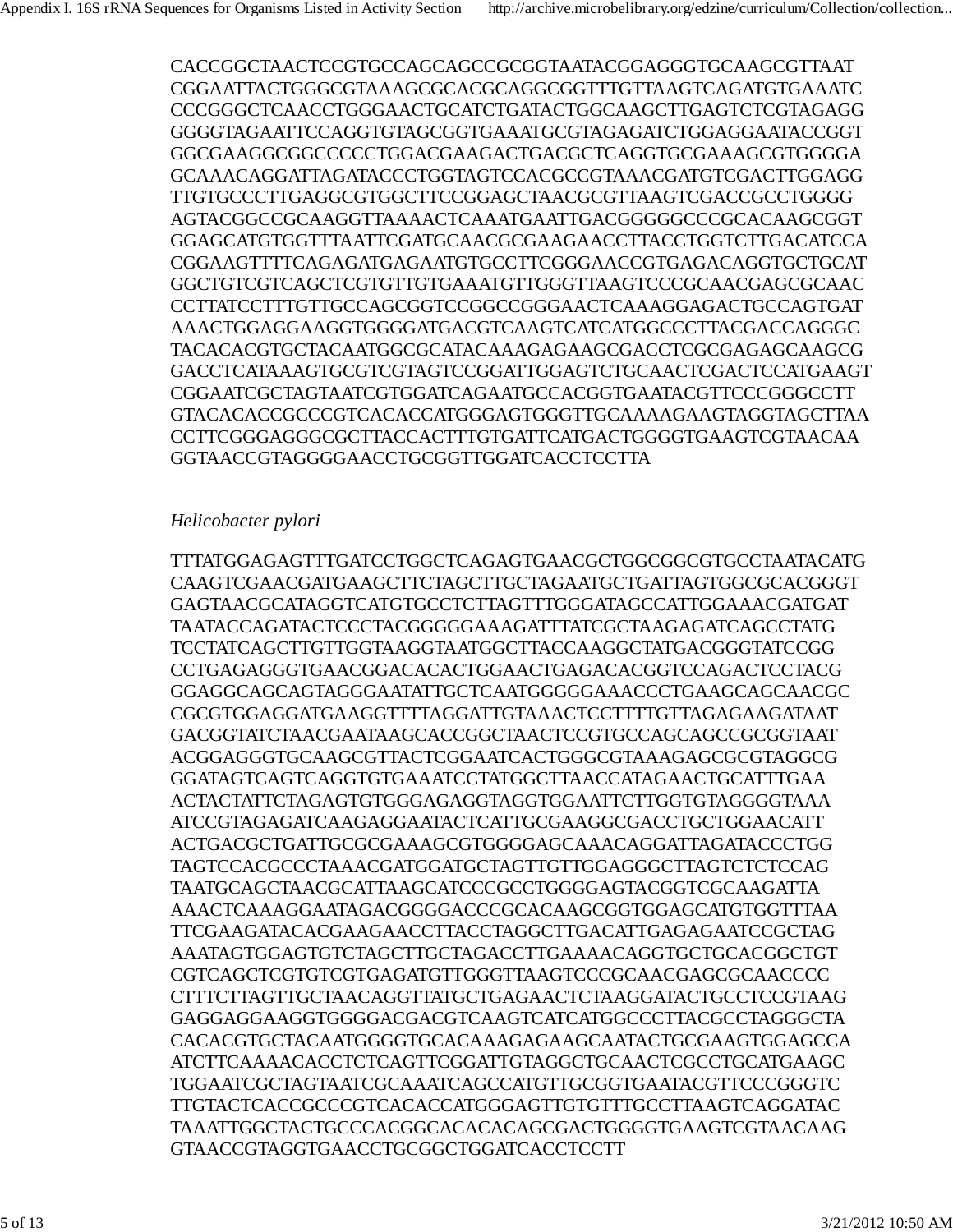### *Legionella pneumophila*

NAACTGAAGAGTTTGATCCTGGCTCAGATTGAACGCTGGCGGCATGCTTAACACATG CAAGTCGAACGGCAGCATTGTCTAGCTTGCTAGACAGATGGCGAGTGGCGAACGGG TGAGTAACGCGTAGGAATATGCCTTGAAGAGGGGGACAACTTGGGGAAACTCAAGC TAATACCGCATAATGTCTGAGGACGAAAGCTGGGGACCTTCGGGCCTGGCGCTTTA AGATTAGCCTGCGTCCGATTAGCTAGTTGGTGGGGTAAGGGCCTACCAAGGCGACG ATCGGNAGCTNGTCTGAGAGGATGACCAGCCACACTGGAACTGAGACACGGTCCAG ACTCCTACGGGAGGCAGCAGTGGGGAATATTGGACAATGGGGGCAACCCTGATCCA GCAATGCCGCGTGTGTGAAGAAGGCCTNAGGGTTGTAAAGCACTTTCAGTGGGGAG GAGGGTTGATAGGTTAAGAGCTGATTAACTGGACGTTACCCACAGAAGAAGCACCG GCTAACTCCGTGCCAGCAGCCNCGGTAATACGGAGNGTGCNAGCGTTAATCGGAAT TACTGGGCGTAAAGGGTGCGTAGGTGGTTGATTAAGTTATCTGTGAAATTCCTGGGC TTAACCTGGGACGGTCAGATAATACTGGTTGACTCGAGTATGGGAGAGGGTAGTGGA ATTTCCGGTGTAGCGGTGAAATGCGTAGAGATCGGAAGGAACACCAGTGGCGAAGG CGGCTACCTGGCCTAATACTGACACTGAGGCACGAAAGCGTGGGGAGCAAACAGGA TTAGATACCCTGGTAGTCCACGCTGTAAACGATGTCAACTAGCTGTTGGTTATATGAA AATAATTAGTGGCGCAGCAAACGCGATAAGTTGACCGCCTGGGGAGTACGGTCGCA AGATTAAAACTCAAAGGAATTGACGGGGGCNCGCACAAGCGGTGGAGCATGTGGTT TAATTCGATGCAACGCGAAGAACCTTACCTACCCTTGACATACAGTGAATTTTGCAG AGATGCATTAGTGCCTTCGGGAACACTGATACAGGTGCTGCATGGCTGTCGTCAGCT CGTGTCGTGAGATGTTGGGTTAAGTCCCGTAACGAGCGCAACCCTTATCCTTAGTTG CCAGCATGTGATGGTGGGGACTCTAAGGAGACTGCCGGTGACAAACCGGAGGAAGG CGGGGATGACGTCAAGTCATCATGGCCCTTACGGGTAGGGCTACACACGTGCTACA ATGGCCGATACAGAGGGCGGCGAAGGGGCGACCTGGAGCAAATCCTTAAAAGTCG GTCGTAGTCCGGATTGGAGTCTGCAACTCGACTCCATGAAGTCGGAATCGCTAGTAA TCGCGAATCAGCATGTCGCGGTGAATACGTTCCCGGGCCTTGTACACACCGCCCGT CACACCATGGGAGTGGGTTGCACCAGAAGTAGATAGTCTAACCTTCGGGGGGACGT TTACCACGGTGTGGTTCATGNCNNGGGNNNNNNNGTAACAAGNNNNNNNNNNNN NNNNNNNNNNNNNGATCACCTCCTTA

### *Listeria monocytogenes*

NTTTAAAGAGAGTTTGATCCTGGCTCAGGACGAACGCTGGCGGCGTGCCTAATACA TGCAAGTCGAACGAACGGAGGAAGAGCTTGCTCTTCCAAAGTTAGTGGCGGACGGG TGAGTAACACGTGGGCAACCTGCCTGTAAGTTGGGGATAACTCCGGGAAACCGGAG CTAATACCGAATGATARARTGTGGCGCATGCCACGCTTTTGAAAGATGGTTTCGGCT ATCGCTTACAGATGGGCCCNCGGTGCATTAGCTAGTTGGTAGGGTAATGGCCTACC AAGGCAACGATGCATAGCCGACCTGAGAGGGTNATCGGCCACACTGGGACTGAGA CACGGCCNNGACTCCTACGGGAGGCAGCAGTAGGGAATCTTCCGCAATGGACGAA AGTCTGACGGAGCAACGCCGCGTGTATGAAGAAGGTTTTCGGATCGTAAAGTACTG TTGTTAGAGAAGAACAAGGATAAGAGTAACTGCTTGTCCCTTGACGGTATCTAACC AGAAAGCCACGGCTAACTACGTGCCAGCAGCCGCGGTAATACGTAGGTGGCNAG CGTTGTCCGGATTTATTGGGCGTAAAGCGCGCGCAGGCGGTCTTTTAAGTCTGATG TGAAAGCCCCCGGCTTAACCGGGNNGGGTCATTGGAAACTGGAAGACTGGAGTG CAGAAGAGGAGAGTGGAATTCCACGTGTAGCGGTGAAATGCGTAGATATGTGGAG GAACACCAGTGGCGAAGGCGACTCTCTGGTCTGTAACTGACGCTGAGGCGCNNA AGCGTGGGGAGCAAACAGGATTAGATACCCTGGTAGTCCACGCCGTAAACGATG AGTGCTAAGTGTTAGGGGGTTTCCGCCCCTTAGTGCTGCAGCTAACGCATTAAGC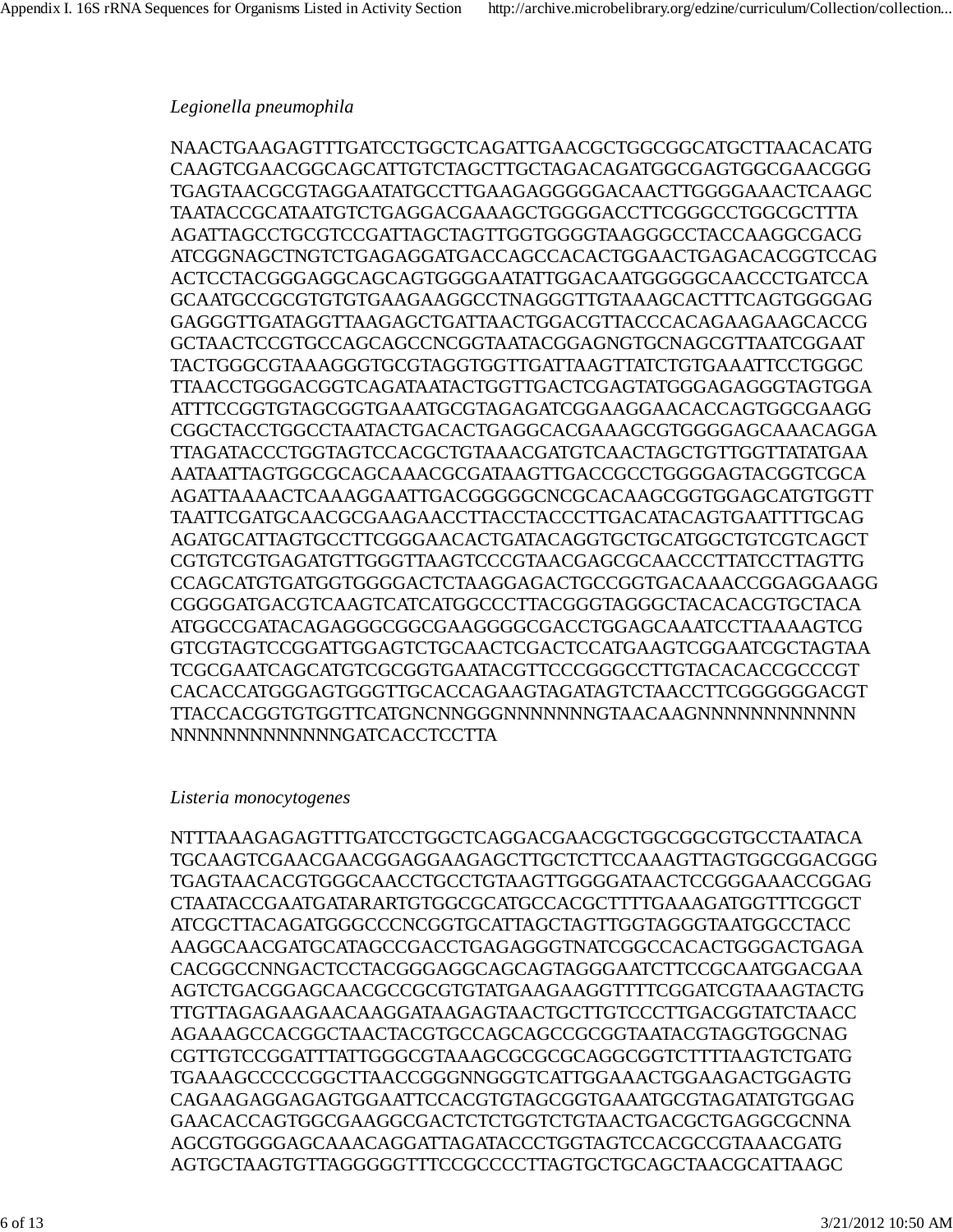ACTCCGCCTGGGGAGTACGACCGCAAGGTTGAAACTCAAAGGAATTGACGGGGG CCNGCACAAGCGGTGGAGCATGTGGTTTAATTCGAANNAACGCGAAGAACCTTA CCAGGTCTTGACATCCTTTGACCACTCTGGAGACAGAGCTTTCCCTTCGGGGACA AAGTGACAGGTGGNGCATGGTTGTCGTCAGCTCGTGTCGTGAGATGTTGGGTTAA GTCCCGCAACGAGCGCAACCCTTGATTTTAGTTGCCAGCATTTAGTTGGGCACTC TAAAGTGACTGCCGGTGCAAGCCGGAGGAAGGTGGGGATGACGTCAAATCATCA TGCCCCTTATGACCTGGGCTACACACGTGCTACAATGGATAGTACAAAGGGTNGC GAAGCCGCGAGGTGGAGCTAATCCCATAAAACTATTCTCAGTTCGGATTGTAGGC TGCAACTCGCCTACATGAAGCCGGAATCGCTAGTAATCGTGGATCAGCATGCCAC GGTGAATACGTTCCCGGGCCTTGTACACACCGCCCGTCACACCACGAGAGTTTGT AACACCCGAAGTCGGTAGGGTAACCTTTATGGAGCCAGCCGCCGAAGGTGGGAC AGATAATNGGGGNNNNNNNGTAACAAGNNNNNNNNNNNNNNNNNNNNNNN NNGATCACCTCCTTTCT

### *Mycobacterium leprae*

TTGTTTGGAGAGTTTGATCCTGGCTCAGGACGAACGCTGGCGGCGTGCTTAACAC ATGCAAGTCGAACGGAAAGGTCTCTAAAAAATCTTTTTTAGAGATACTCGAGTGG CGAACGGGTGAGTAACACGTGGGTAATCTGCCCTGCACTTCAGGGATAAGCTTG GGAAACTGGGTCTAATACCGGATAGGACTTCAAGGCGCATGTCTTGTGGTGGAA AGCTTTTTGCGGTGCAGGATGGGCCCGCGGCCTATCAGCTTGTTGGTGGGGTGA CGGCCTACCAAGGCGACGACGGGTAGCCGGCCTGAGAGGGTGTCCGGCCACA CTGGGACTGAGATACGGCCCAGACTCCTACGGGAGGCAGCAGTGGGGAATATT GCACAATGGGCGCAAGCCTGATGCAGCGACGCCGCGTGGGGGATGACGGCCTT CGGGTTGTAAACCTCTTTCACCATCGACGAAGGTCTGGGTTTTCTCGGATTGACG GTAGGTGGAGAAGAAGCACCGGCCAACTACGTGCCAGCAGCCGCGGTAATACG TAGGGTGCGAGCGTTGTCCGGAATTACTGGGCGTAAAGAGCTCGTAGGTGGTTTG TCGCGTTGTTCGTGAAATCTCACGGCTTAACTGTGAGCGTGCGGGCGATACGGG CAGACTAGAGTACTGCAGGGGAGACTGGAATTCCTGGTGTAGCGGTGGAATGCG CAGATATCAGGAGGAACACCAGTGGCGAAGGCGGGTCTCTGGGCAGTAACTGAC GCTGAGGAGCGAAAGCGTGGGGAGCAAACAGGATTAGATACCCTGGTAGTCCA CGCCGTAAACGGTGGGTACTAGGTGTGGGTTTCCTTCCTTGGGATCCGTGCCGT AGCTAACGCATTAAGTACCCCGCCTGGGGAGTACGGCCGCAAGGCTAAAACTC AAAGGAATTGACGGGGGCCCGCACAAGCGGCGGAGCATGTGGATTAATTCGAT GCAACGCGAAGAACCTTACCTGGGTTTGACATGCACAGGATGCGTCTAGAGATA GGCACTCCCTTGTGGCCTGTGTGCAGGTGGTGCATGGCTGTCGTCAGCTCGTGTCG TGAGATGTTGGGTTAAGTCCCGCAACGAGCGCAACCCTTGTCTCATGTTGCCAGCAC GTAATGGTGGGGACTCGTGAGAGACTGCCGCGGTCAACTCGGAGGAAGGTGGGGA TGACGTCAAGTCATCATGCCCCTTATGTCCAGGGCTTCACACATGCTACAATGGCCG GTACAAAGGGCTGCGATGCCGCAAGGTTAAGCGAATCCTTTTAAAGCCGGTCTCAG TTCGGATCGGGGTCTGCAACTCGACCCCGTGAAGTCGGAGTCGCTAGTAATCGCA GATCAGCAACGCTGCGGTGAATACGTTCCCGGGCCTTGTACACACCGCCCGTCAC GTCATGAAAGTCGGTAACACCCGAAGCCAGTGGCCTAACCCTCGGGAGGGAGCT GTCCAAGGTGGGATCGGCGATTGGGACGAAGTCGTAACAAGGTAGCCGTACCGG AAGGTGCGGCTGGATCACCTCCTTTCT

### *Neisseria gonorrhoea*

TGAACATAAGAGTTTGATCCTGGCTCAGATTGAACGCTGGCGGCATGCTTTACACA TGCAAGTCGGACGGCAGCACAGGGAAGCTTGCTTCTCGGGTGGCGAGTGGCGAA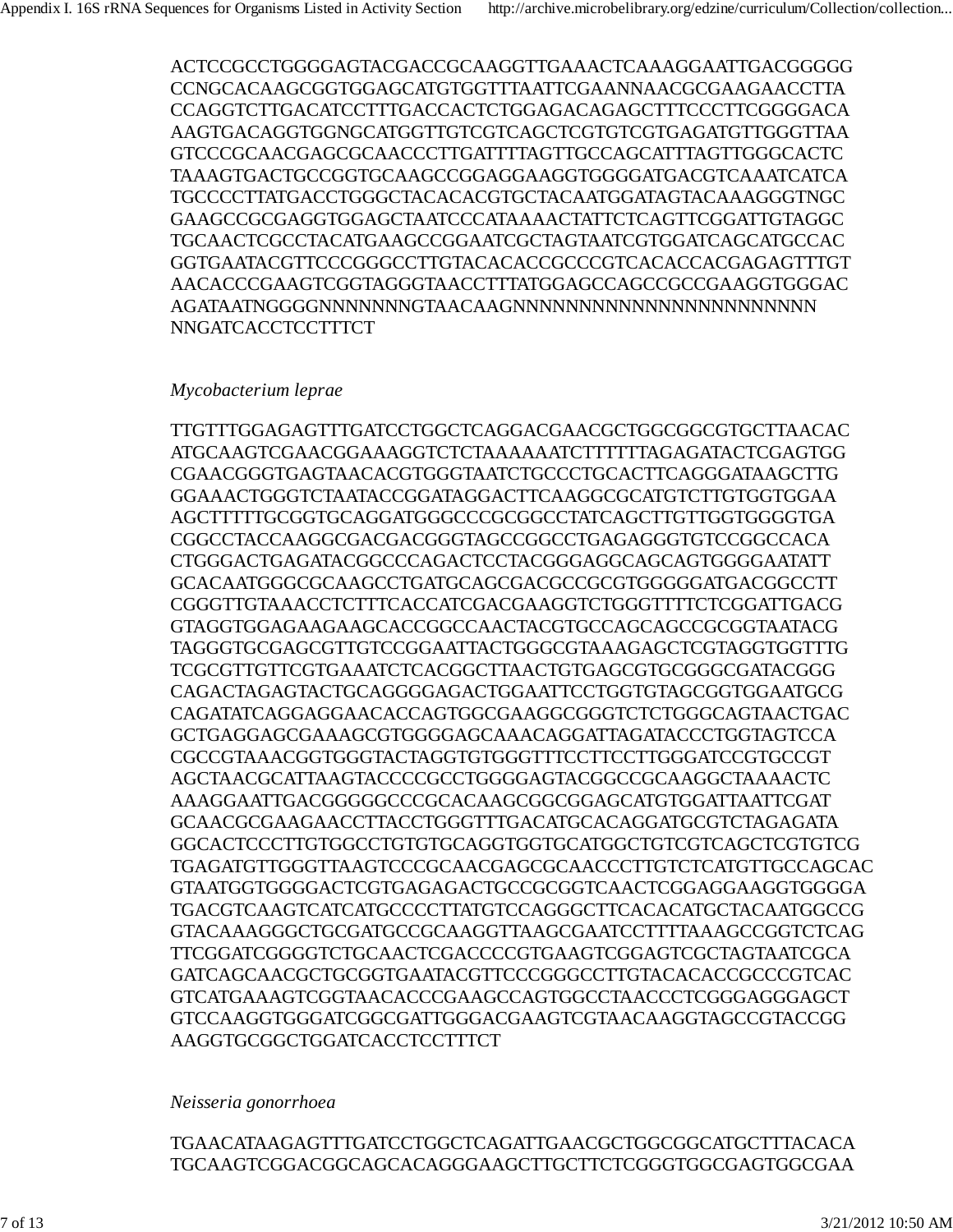CGGGTGAGTAACATATCGGAACGTACCGGGTAGCGGGGGATAACTGATCGAAAGA TCAGCTAATACCGCATACGTCTTGAGAGGGAAAGCAGGGGACCTTCGGGCCTTGC GCTATCCGAGCGGCCGATATCTGATTAGCTGGTTGGCGGGGTAAAGGCCCACCAA GGCGACGATCAGTAGCGGGTCTGAGAGGATGATCCGCCACACTGGGACTGAGAC ACGGCCCAGACTCCTACGGGAGGCAGCAGTGGGGAATTTTGGACAATGGGCGCA AGCCTGATCCAGCCATGCCGCGTGTCTGAAGAAGGCCTTCGGGTTGTAAAGGACT TTTGTCAGGGAAGAAAAGGCTGTTGCCAATATCGGCGGCCGATGACGGTACCTGA AGAATAAGCACCGGCTAACTACGTGCCAGCAGCCGCGGTAATACGTAGGGTGCGA GCGTTAATCGGAATTACTGGGCGTAAAGCGGGCGCAGACGGTTACTTAAGCAGGA TGTGAAATCCCCGGGCTCAACCCGGGAACTGCGTTCTGAACTGGGTGACTCGAGT GTGTCAGAGGGAGGTGGAATTCCACGTGTAGCAGTGAAATGCGTAGAGATGTGGA GGAATACCGATGGCGAAGGCAGCCTCCTGGGATAACACTGACGTTCATGTCCGAA AGCGTGGGTAGCAAACAGGATTAGATACCCTGGTAGTCCACGCCCTAAACGATGT CAATTAGCTGTTGGGCAACTTGATTGCTTGGTAGCGTAGCTAACGCGTGAAATTGA CCGCCTGGGGAGTACGGTCGCAAGATTAAAACTCAAAGGAATTGACGGGGACCC GCACAAGCGGTGGATGATGTGGATTAATTCGATGCAACGCGAAGAACCTTACCTG GTTTTGACATGTGCGGAATCCTCCGGAGACGGAGGAGTGCCTTCGGGAGCCGTA ACACAGGTGCTGCATGGCTGTCGTCAGCTCGTGTCGTGAGATGTTGGGTTAAGTC CCGCAACGAGCGCAACCCTTGTCATTAGTTGCCATCATTCGGTTGGGCACTCTAAT GAGACTGCCGGTGACAAGCCGGAGGAAGGTGGGGATGACGTCAAGTCCTCATGG CCCTTATGACCAGGGCTTCACACGTCATACAATGGTCGGTACAGAGGGTAGCCAA GCCGCGAGGCGGAGCCAATCTCACAAAACCGATCGTAGTCCGGATTGCACTCTGC AACTCGAGTGCATGAAGTCGGAATCGCTAGTAATCGCAGGTCAGCATACTGCGGT GAATACGTTCCCGGGTCTTGTACACACCGCCCGTCACACCATGGGAGTGGGGGAT ACCAGAAGTAGGTAGGGTAACCGCAAGGAGTCCGCTTACCACGGTATGCTTCATGA CTGGGGTGAAGTCGTAACAAGGTAGCCGTAGGGGAACCTGCGGCTGGATCACCTC **CTTTCT** 

### *Rickettsia rickettsii*

CCTGGCTCAAACGGAACGCTATCGGTATGCTTAACACATGCAAGTCGAACGGACT AATTGGGGCTTGCTCCAATTAGTTAGTGGCAGACGGGTGAGTAACACGTGGGAAT CTACCCATCAGTACGGAATAACTTTTAGAAATAAAAGCTAATACCGTATATTCTCTG CGGAGGAAAGATTTATCGCTGATGGATGAGCCCGCGTCAGATTAGGTAGTTGGT GAGGTAATGGCTCACCAAGCCGACGATCTGTAGCTGGTCTGAGAGGATGATCAG CCACACTGGGACTGAGACACGGCCCAGACTCCTACGGGAGGCAGCAGTGGGGA ATATTGGACAATGGGCGAAAGCCTGATCCAGCAATACCGAGTGAGTGATGAAGGC CTTAGGGTTGTAAAGCTCTTTTAGCAAGGAAGATAATGACGTTACTTGCAGAAAAA GCCCCGGCTAACTCCGTGCCAGCAGCCGCGGTAAGACGGAGGGGGCTAGCGTT GTTCGGAATTACTGGGCGTAAAGAGTGCGTAGGCGGTTTAGTAAGTTGGAAGTGA AAGCCCGGGGCTTAACCTCGGAATTGCTTTCAAAACTACTAATCTAGAGTGTAGTA GGGGATGATGGAATTCCTAGTGTAGAGGTGAAATTCTTAGATATTAGGAGGAACA CCGGTGGCGAAGGCGGTCATCTGGGCTACCACTGACGCTGATGCACGAAAGCG TGGGGAGCAAACAGGATTAGATACCCTGGTAGTCCACGCCGTAAACGATGAGTG CTAGATATCGGAAGATTCTCTTTCGGTTTCGCAGCTAACGCATTAAGCACTCCGCC TGGGGAGTACGGTCGCAAGATTAAAACTCAAAGGAATTGACGGGGGCTCGCACAA GCGGTGGAGCATGCGGTTTAATTCGATGTTACGCGAAAAACCTTACCAACCCTTGA CATGGTGGTTGCGGATCGCAGAGATGCTTTTCTTCAGCTCGGCTGGACCACACAC AGGTGTTGCATGGCTGTCGTCAGCTCGTGTCGTGAGATGTTGGGTTAAGTCCCGC AACGAGCGCAACCCTCATTCTTATTTGCCAGCGGGTAATGCCGGGAACTATAAGA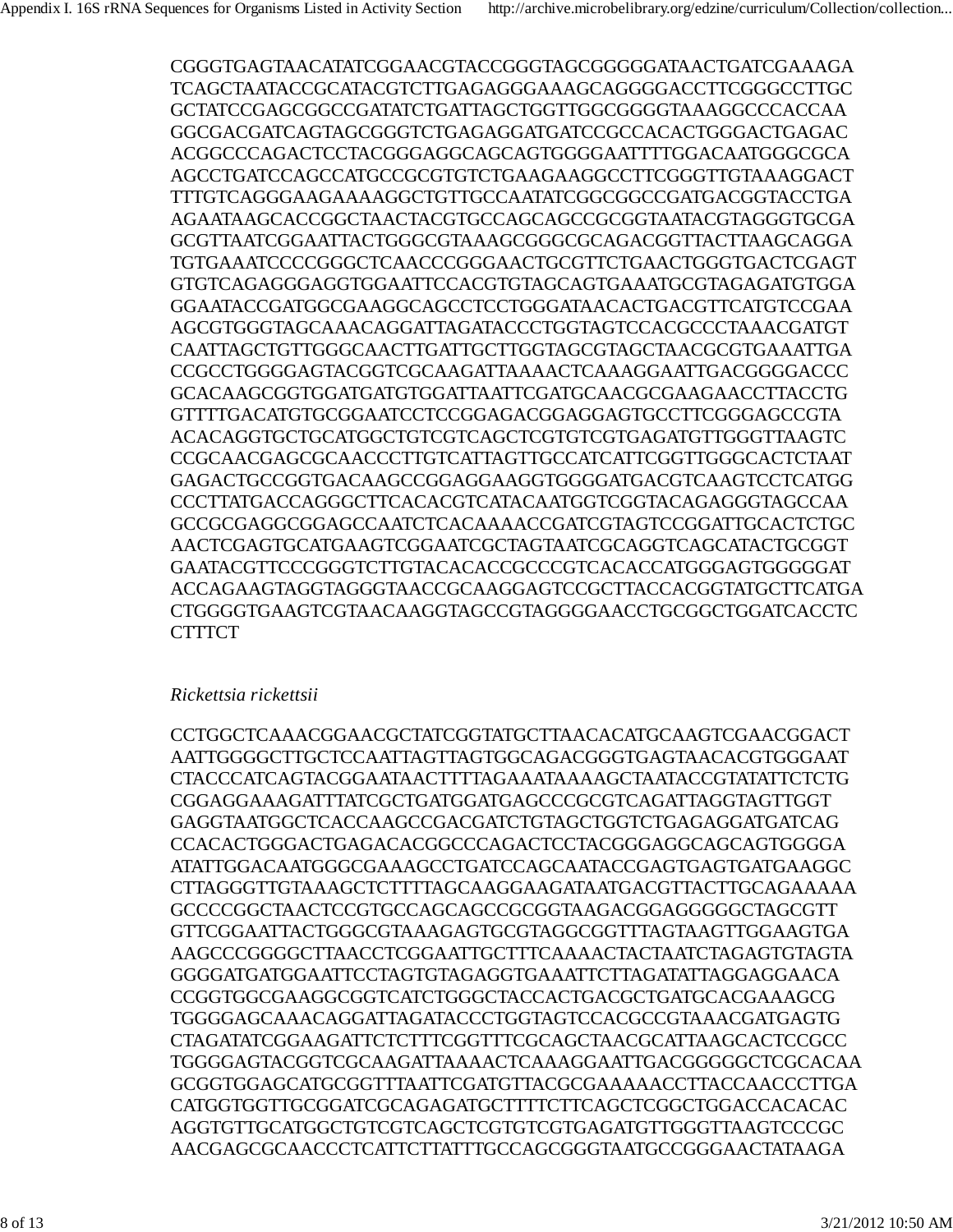AAACTGCCGGTGATAAGCCGGAGGAAGGTGGGGACGACGTCAAGTCATCATGGC CCTTACGGGTTGGGCTACACGCGTGCTACAATGGTGTTTACAGAGGGAAGCAAGA CGGCGACGTGGAGCAAATCCCTAAAAGACATCTCAGTTCGGATTGTTCTCTGCAAC TCGAGAGCATGAAGTTGGAATCGCTAGTAATCGCGGATCAGCATGCCGCGGTGAA TACGTTCTCGGGCCTTGTACACACTGCCCGTCACGCCATGGGAGTTAGTTTTACCT GAAGGTGGTGAGCTAACGCAAGAGGCAGCCAACCACGGTAAAATTAGCGACTGGG GTGAAGTCGTAA

### *Salmonella typhi*

AAATTGAAGAGTTTGATCATGGCTCAGATTGAACGCTGGCGGCAGGCCTAACACA TGCAAGTCGAACGGTAACAGGAAGCAGCTTGCTCTTTGCTGACGAGTGGCGGACG GGTGAGTAATGTCTGGGAAACTGCCTGATGGAGGGGGATAACTACTGGAAACGGT GGCTAATACCGCATAACGTCGCAAGACCAAAGAGGGGGACCTTCGGGCCTCTTGC CATCGGATGTGCCCAGATGGGATTAGCTAGTAGGTGGGGTAACGGCTCACCTAGG CGACGATCCCTAGCTGGTCTGAGAGGATGACCAGCCACACTGAAGCTGAAGCACG GTCCAGACTCCTACGGGAGGCAGCAGTGGGGAATATTGCACAATGGGCGCAAGCC TGATGCAGCCATGCCGCGTGTATGAAGAAGGCCTTCGGGTTGTAAAGTACTTTCAG CGGGGAGGAAGGTGTTGTGGTTAATAACCGCAGCAATTGACGTTACCCGCAGAAG AAGCACCGGCTAACTCCGTGCCAGCAGCCGCGGTAATACGGAGGGTGCAAGCGT TAATCGGAATTACTGGGCGTAAAGCGCACGCAGGCGGTTTGTTAAGTCAGATGTG AAATCCCCGGGCTCAACCTGGGAACTGCATCTGATACTGGCAAGCTTGAGTCTCG TAGAGGGGGGTAGAATTCCAGGTGTAGCGGTGAAATGCGTAGAGATCTGGAGGA ATACCGGTGGCGAAGGCGGCCCCCTGGACGAAGACTGACGCTCAGGTGCGAAA GCGTGGGGAGCAAACAGGATTAGATACCCTGGTAGTCCACGCCGTAAACGATCTC TACTTGGAGGTTGTGCCCTTGAGGCGTGGCTTCCGGAGCTAACGCGTTAAGTAGA GTGCTTGGGGAGTACGGCCGCAAGGTTAAAACTCAAATGAATTGACGGGGGCCCG CACAAGCGGTGGAGCATGTGGTTTAATTCGATGCAACGCGAAGAACCTTACCTGG TCTTGACATCCACAGAACTTTCCAGAGATGAGATTGTGCCTTCGGGAACTGTGAGA CAGGTGCTGCATGGCTGTCGTCAGCTCGTGTTGTGAAATGTTGGGTTAAGTCCCG CAACGAGCGCAACCCTTATCCTTTGTTGCCAGCGGTCCGGCCGGGAACTCAAAG GAGACTGCCAGTGATAAACTGGAGGAAGGTGGGGATGACGTCAAGTCATCATGG CCCTTACGACCAGGGCTACACACGTGCTACAATGGCGCATACAAAGAGAAGCGA CCTCGCGAGAGCAAGCGGACCTCATAAAGTGCGTCGTAGTCCGGATTGGAGTCT GCAACTCGACTCCATGAAGTCGGAATCGCTAGTAATCGTGGATCAGAATGCCACG GTGAATACGTTCCCGGGCCTTGTACACACCGCCCGTCACACCATGGGAGTGGGT TGCAAAAGAAGTAGGTAGCTTAACCTTCGGGAGGGCGCTTACCACTTTGTGATTCA TGACTGGGGTGAAGTCGTAACAAGGTAACCGTAGGGGAACCTGCGGTTGGATCA **CCTCCTTA** 

### *Staphylococcus aureus*

CTGGCTCAGGATGAACGCTGGCGGCGTGCCTAATACATGCAAGTCGAGCGAACG GACGAGAAGCTTGCTTCTCTGATGTTAGCGGCGGACGGGTGAGTAACACGTGGA TAACCTACCTATAAGACTGGGATAACTTCGGGAAACCGGAGCTAATACCAGATAAT ATTTTGAACCGCATGGTTCAAAAGTGAAAGACGGTCTTGCTGTCACTTATAGATGG ATCCGCGCTGCATTAGCTAGTTGGTAAGGTAACGGCTTACCAAGGCAACGATGCA TAGCCGACCTGAGAGGGTGATCGKCCACACTGGAACTGAGACACGGTCCAGACT CCTACGGGAGGCAGCAGTAGGGAATCTTCCGCAATGGGCGAAAGCCTGACGGAG CAACGCCGCGTGAGTGATGAAGGTCTTCGGATCGTAAAACTCTGTTATTAGGGAA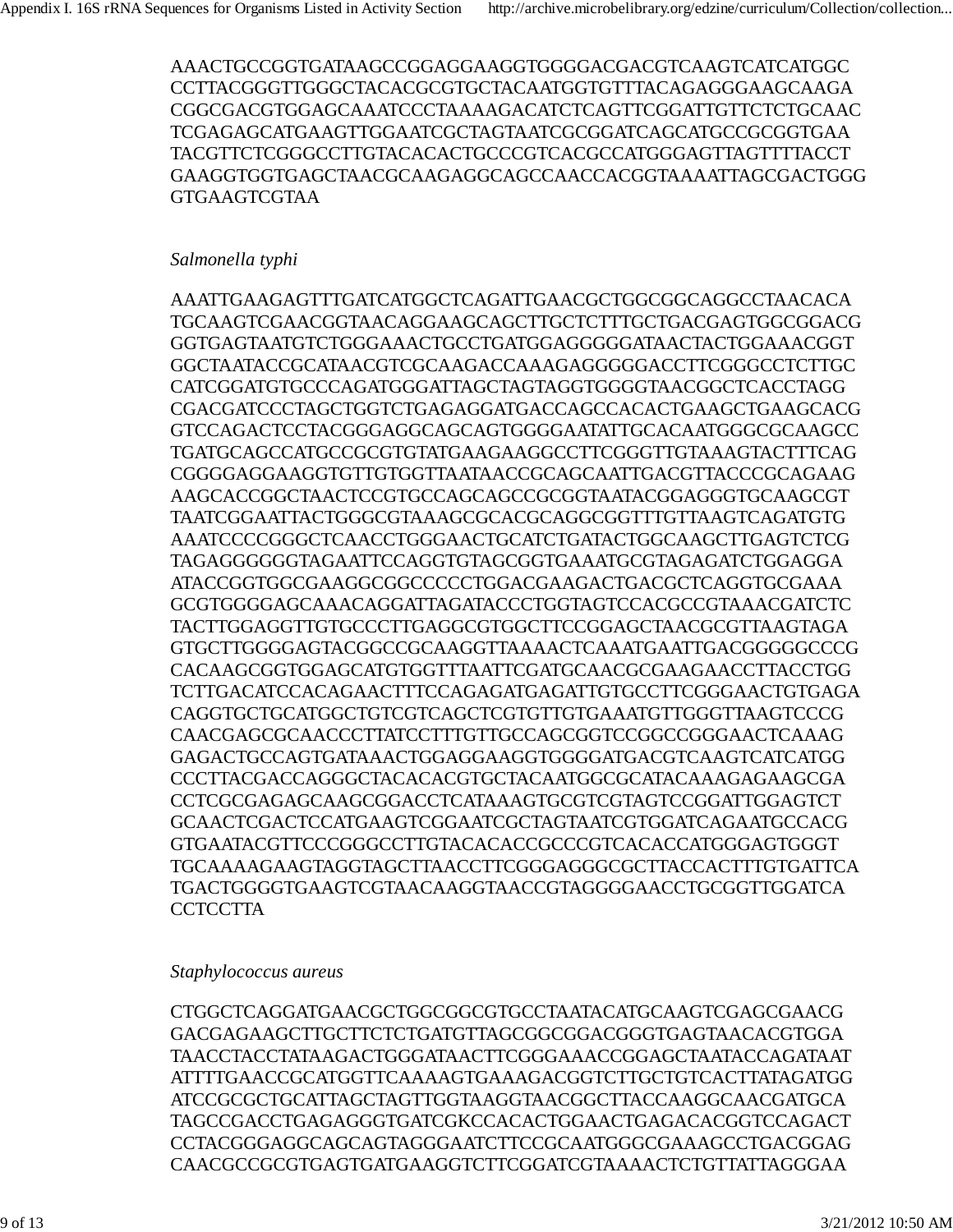GAACATATGTGTAAGTAACTGTGCACATCTTGACGGTACCTAATCAGAAAGCCACG GCTAACTACGTGCCAGCAGCCGCGGTAATACGTAGGTGGCAAGCGTTATCCGGA ATTATTGGGCGTAAAGCGCGCGTAGGCGGTTTTTYAAGTCTGATGTGAAAGCCCA CGGCTCAACCGTGGAGGGTCATTGGAAACTGGAAAACTTGAGTGCAGAAGAGGA AAGTGGAATTCCATGTGTAGCGGTGAAATGCGCAGAGATATGGAGGAACACCAGT GGCGAAGGCGACTTTCTGGTCTGTAACTGACGCTGATGTGCGAAAGCGTGGGGA TCAAACAGGATTAGATACCCTGGTAGTCCACGCCGTAAACGATGAGTGCTARGTG TTAGGGGGTTTCCGCCCCTTAGTGCTGCAGCTAACGCATTAAGCACTCCGCCTGG GGAGTACGACCGCAAGGTTGAAACTCAAAGGAATTGACGGGGACCCGCACAAGC GGTGGAGCATGTGGTTTAATTCGAAGCAACGCGAAGAACCTTACCAAATCTTGACA TCCTTTGACAACTCTAGAGATAGAGCCTTCCCCTTCGGGGGACAAAGTGACAGGT GGTGCATGGTTGTCGTCAGCTCGTGTCGTGAGATGTTGGGTTAAGTCCCGCAAC GAGCGCAACCCTTAAGCTTAGTTGCCATCATTAAGTTGGGCACTCTAAGTTGACT GCCGGTGACAAACCGGAGGAAGGTGGGGATGACGTCAAATCATCATGCCCCTT ATGATTTGGGCTACACACGTGCTACAATGGACAATACAAAGGGCAGCGAAACCG CGAGGTCAAGCAAATCCCATAAAGTTGTTCTCAGTTCGGATTGTAGTCTGCAACTC GACTACATGAAGCTGGAATCGCTAGTAATCGTAGATCAGCATTCTACGGTGAATAC GTTCCCGGGTCTTGTACACACCGCCCGTCACACCACGAGAGTTTGTAACACCCG AAGCCGGTGGAGTAACCTTTTAGGAGCTAGCCGTCGAAGGTGGGACAAATGATTG GGGTGA

#### *Streptococcus pyogenes*

GACGAACGCTGGCGGCGTGCCTAATACATGCAAGTAGAACGCTGAGAACTGGTG CTTGCACCGGTTCAAGGAGTTGCGAACGGGTGAGTAACGCGTAGGTAACCTACC TCATAGCGGGGGATAACTATTGGAAACGATAGCTAATACCGCATAAGAGAGACT AACGCATGTTAGTAATTTAAAAGGGGCAATTGCTCCACTATGAGATGGACCTGC GTTGTATTAGCTAGTTGGTGAGGTAAAGGCTCACCAAGGCGACGATACATAGC CGACCTGAGAGGGTGATCGGCCACACTGGGACTGAGACACGGCCCAGACTC CTACGGGAGGCAGCAGTAGGGAATCTTCGGCAATGGGGGCAACCCTGACCG AGCAACGCCGCGTGAGTGAAGAAGGTTTTCGGATCGTAAAGCTCTGTTGTTA GAGAAGAATGATGGTGGGAGTGGAAAATCCACCAAGTGACGGTAACTAACC AGAAAGGGACGGCTAACTACGTGCCAGCAGCCGCGGTAATACGTAGGTCCC GAGCGTTGTCCGGATTTATTGGGCGTAAAGCGAGCGCAGGCGGTTTTTTAAG TCTGAAGTTAAAGGCATTGGCTCAACCAATGTACGCTTTGGAAACTGGAGAAC TTGAGTGCAGAAGGGGAGAGTGGAATTCCATGTGTAGCGGTGAAATGCGTAG ATATATGGAGGAACACCGGTGGCGAAAGCGGCTCTCTGGTCTGTAACTGACG CTGAGGCTCGAAAGCGTGGGGAGCAAACAGGATTAGATACCCTGGTAGTCCA CGCCGTAAACGATGAGTGCTAGGTGTTAGGCCCTTTCCGGGGCTTAGTGCCG GAGCTAACGCATTAAGCACTCCGCCTGGGGAGTACGACCGCAAGGTTGAAAC TCAAAGGAATTGACGGGGGCCCGCACAAGCGGTGGAGCATGTGGTTTAATTC GAAGCAACGCGAAGAACCTTACCAGGTCTTGACATCCCGATGCCCGCTCTAG AGATAGAGTTTTACTTCGGTACATCGGTGACAGGTGGTGCATGGTTGTCGTC AGCTCGTGTCGTGAGATGTTGGGTTAAGTCCCGCAACGAGCGCAACCCCTA TTGTTAGTTGCCATCATTAAGTTGGGCACTCTAGCGAGACTGCCGGTAATAA ACCGGAGGAAGGTGGGGATGACGTCAAATCATCATGCCCCTTATGACCTG GGCTACACACGTGCTACAATGGTTGGTACAACGAGTCGCAAGCCGGTGAC GGCAAGCTAATCTCTTAAAGCCAATCTCAGTTCGGATTGTAGGCTGCAACTC GCCTACATGAAGTCGGAATCGCTAGTAATCGCGGATCAGCACGCCGCGGT GAATACGTTCCCGGGCCTTGTACACACCGCCCGTCACACCACGAGAGTTTG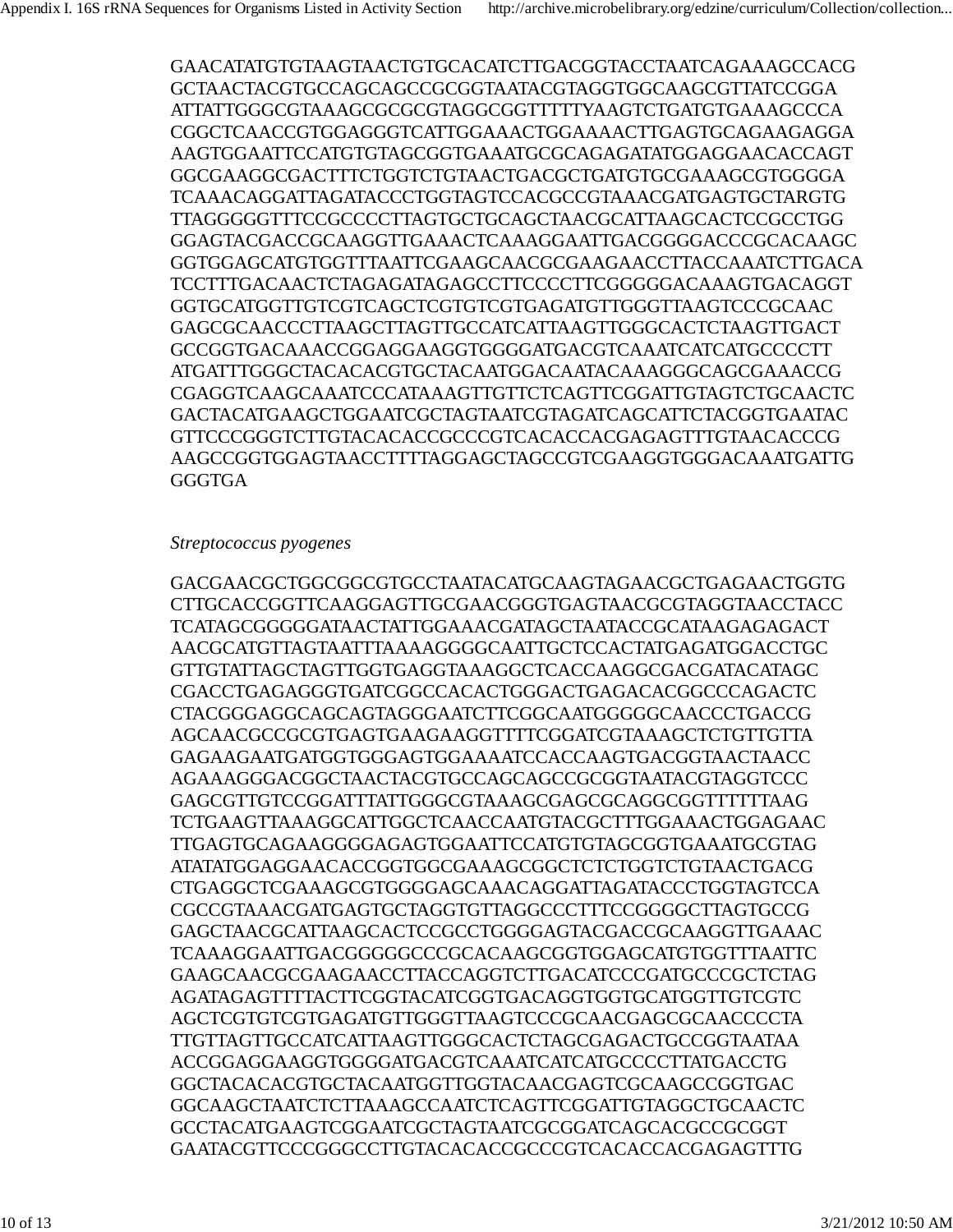### TAACACCCGAAGTCGGTGAGGTAACCTATTAGGAGCCAGCCGCCTAAGGTG GGATAGATGATTGGGGTGAAGTCGTAACAAGGTAGCCGTATCGGAAGG

### *Thermus aquaticus*

GCTCAGGGTGAACGCTGGCGGCGTGCCTAAGACATGCAAGTCGTGCGGG CCGTGGGGTATCTCACGGTCAGCGGCGGACGGGTGAGTAACGCGTGGGTG ACCTACCCGGAAGAGGGGGACAACATGGGGAAACCCAGGCTAATCCCCC ATGTGGACACATCCTGTGGGGTGTGTTTAAAGGGTTTTGCCCGCTTCCGGA TGGGCCCGCGTCCCATCAGCTAGTTGGTGGGGTAAGAGCCCACCAAGGCG ACGACGGGTAGCCGGTCTGAGAGGACGGCCGGCCACAGGGGCACTGAGA CACGGGCCCCACTCCTACGGGAGGCAGCAGTTAGGAATCTTCCGCAATGG GCGCAAGCCTGACGGAGCGACGCCGCTTGGAGGAGGAAGCCCTTCGGGGT GTAAACTCCTGAACCCGGGACGAAACCCCCGATGAGGGGACTGACGGTAC CGGGGTAATAGCGCCGGCCAACTCCGTGCCAGCAGCCGCGGTAATACGGA GGGCGCGAGCGTTACCCGGATTTACTGGGCGTAAAGGGCGTGTAGGCGGCT TGGGGCGTCCCATGTGAAAGGCCACGGCTCAACCGTGGAGGAGCGTGGGAT ACGCTCAGGCTAGACGGTGGGAGAGGGTGGTGGAATTCCCGGAGTAGCGGT GAAATGCGCAGATACCGGGAGGAACGCCGATGGCGAAGGCAGCCACCTGG TCCACTCGTGACGCTGAGGCGCGAAAGCGTGGGGAGCAAACCGGATTAGAT ACCCGGGTAGTCCACGCCCTAAACGATGCGCGCTAGGTCTCTGGGTTATCTG GGGGCCGAAGCTAACGCGTTAAGCGCGCCGCCTGGGGAGTACGGCCGCAAG GCTGAAACTCAAAGGAATTGACGGGGGCCCGCACAAGCGGTGGAGCATGTGG TTTAATTCGAAGCAACGCGAAGAACCTTACCAGGCCTTGACATGCTAGGGAA CCTGGGTGAAAGCCTGGGGTGCCCCGCGAGGGGAGCCCTAGCACAGGTGCT GCATGGCCGTCGTCAGCTCGTGTCGTGAGATGTTGGGTTAAGTCCCGCAACG AGCGCAACCCCTGCCGTTAGTTGCCAGCGGGTGAAGCCGGGCACTCTAACG GGACTGCCTGCGAAAGCAGGAGGAAGGCGGGGACGACGTCTGGTCATCATG GCCCTTACGGCCTGGGCGACACACGTGCTACAATGCCCACTACAGAGCGAG GCGACCTGGCAACAGGGAGCGAATCGCAAAAAGGTGGGCGTAGTTCGGATT GGGGTCTGCAACCCGACCCCATGAAGCCGGAATCGCTAGTAATCGCGGATC AGCCATGCCGCGGTGAATACGTTCCCGGGCCTTGTACACACCGCCCGTCAC GCCATGGGAGCGGGTTCTACCCGAAGTCGCCGGGAGCCTTAGGGCAGGCGC CGAGGGTAGGGCCCGTGACTGGGGCGAAGTCGTAACAAGGTAGCTGTACCG

### *Treponema pallidum*

TCGAACGGCAAGGAAGCGAATTTTCGTTTCTCTAGAGTGGCGGACTGGTGA GTAACGCGTGGGTAATCTGCCTTTGAGATGGGGATAGCCTCTAGAAATAGG GGGTAATACCGAATACGCTCTTTTGGACGTAGTCTTTGAGAGGAAAGGGG CTGCGGCCTCGCTCAGAGATGAGCCTGCGACCCATTAGCTTGTTGGTGGGG TAATGGCCTACCAAGGCGTCGATGGGTATCCGACCTGAGAGGGTGACCGGA CACACTGGGACTGAGATACGGCCCAGACTCCTACGGGAGGCAGCAGCTAAG AATATTCCGCAATGGGCGAAAGCCTGACGGAGCGACACCGCGTGGATGAGG AAGGTCGAAAGATTGTAAAGTTCTTTTGCCGACGAAGAATGAGGACGGGAGG GAATGCCCGTTTGATGACGGTAGTCGTGCGAATAAGCCCCGGCTAATTACGT GCCAGCAGCCGCGGTAACACGTAAGGGGCGAGCGTTGTTCGGAATTATTGG GCGTAAAGGGCATGCAGGCGGACTGGTAAGCCTGGTGTGAAATCCCCGAGC TCAACTTGGGAACTGCACTGGGTACTGCTGGTCTAGAATCACGGAGGGGAA ACCGGAATTCCAAGTGTAGGGGTGGAATCTGTAGATATTTGGAAGAACACCG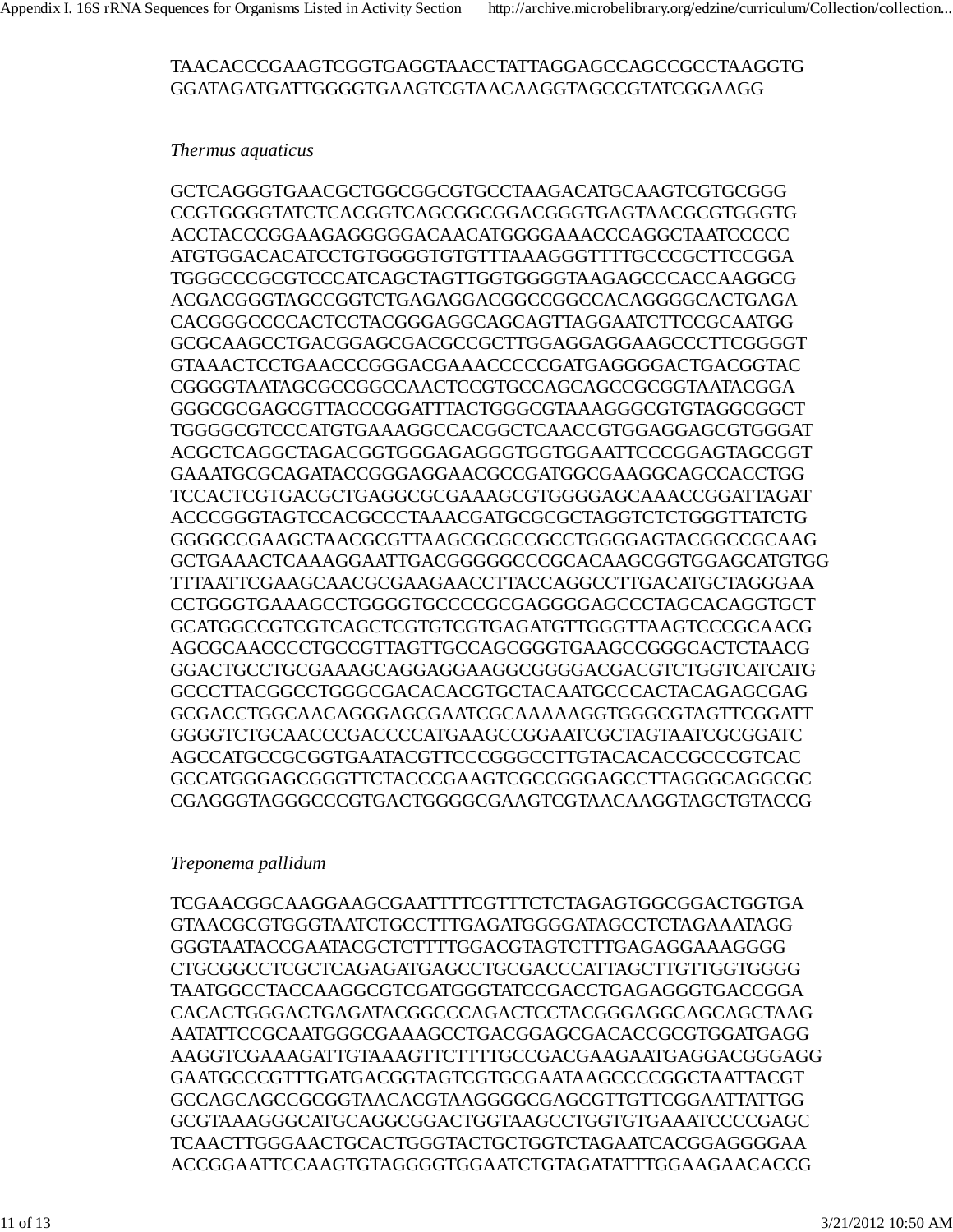GTGGCGAAGGCGGGTTTCTGGCCGATGATTGACGCTGAGGTGCGAAGGTG TGGGGAGCGAACAGGATTAGATACCCTGGTAGTCCACACAGTAAACGATGT ACACTAGGTGTTGGGGCATGAGTCTCGGCGCCGACGCGAACGCATTAAGT GTACCGCCTGGGGAGTATGCTCGCAAGAGTGAAACTCAAAGGAATTGACG GGGGCCCGCACAAGCGGTGGAGCATGTGGTTTAATTCGATGATACGCGAG GAACCTTACCCGGGTTTGACATCAAGAGGAGCGCCGTAGAAATGCGGTGG CGTAGCGATACGCCTCTTGACAGGTGCTGCATGGCTGTCGTCAGCTCGTG CCGTGAGGTGTTGGGTTAAGTCCCGCAACGAGCGCAACCCCTACTGCCAG TTGCCAGCAAGTGGTGTTGGGGACTCTGGCGGAACTGCCGGTGACAAACC GGAGGAAGGTGGGGATGACGTCAAGTCATCATGGCCCTTATGTCCGGGG CTACACACGTGCTACAATGGTTGCTACAGAGCGATGCGAGGTTGTGAAGT GGAGCAAACCGCAAAAAGGCAATCGTAGTCCGGATTGAAGTCTGAAACTC GACTTCATGAAGTTGGAATCGCTAGTAATCGCACATCAGCATGGTGCGGT GAATGTGTTCCCGGGCCTTGTACACACCGCCCGTCACACCATCCGAGTT GGAGATACCCGAAGTCACTAGCCTAACCCGCAAGGGAGGGCGGTGCC GAAGGTATGTTTGGTAAGGAGGGTGAAGTCGTAACAAGGTAGCCGTAC CGGAAGGTGCGGCTGGATCACCTCCTTTCTAAGAGA

### *Vibrio cholerae*

AGAGTTTGATNNTGGCTCAGATTGAACGCTGGCGGCAGGCCTAACACAT GCAAGTCGAGCGGCAGCACAGAGGAACTTGTTCCTTGGGTGGCGAGCG GCGGACGGGTGAGTAATGCCTGGGAAATTGCCCGGTAGAGGGGGATAA CCATTGGAAACGATGGCTAATACCGCATAACCTCGCAAGAGCAAAGCAG GGGACCTTCGGGCCTTGCGCTACCGGATATGCCCAGGTGGGATTAGCTA GTTGGTGAGGTAAGGGCTCACCAAGGCGACGATCCCTAGCTGGTCTGAG AGGATGATCAGCCACACTGGAACTGAGACACGGTCCAGACTCCTACGGG AGGCAGCAGTGGGGAATATTGCACAATGGGCGCAAGCCTGATGCAGCCA TGCCGCGTGTATGAAGAAGGCCTTCGGGTTGTAAAGTACTTTCAGTAGGG AGGAAGGTGGTTAAGTTAATACCTTAATCATTTGACGTTACCTACAGAAGA AGCACCGGCTAACTCCGTGCCAGCAGCCGCGGTAATACGGAGGGTGCA AGCGTTAATCGGAATTACTGGGCGTAAAGCGCATGCAGGTGGTTTGTTAA GTCAGATGTGAAAGCCCTGGGCTCAACCTAGGAATCGCATTTGAAACTGA CAAGCTAGAGTACTGTAGAGGGGGGTAGAATTTCAGGTGTAGCGGTGAA ATGCGTAGAGATCTGAAGGAATACCGGTGGCGAAGGCGGCCCCCTGGA CAGATACTGACACTCAGATGCGAAAGCGTGGGGAGCAAACAGGATTAGA TACCCTGGTAGTCCACGCCGTAAACGATGTCTACTTGGAGGTTGTGCCC TAGAGGCGTGGCTTTCGGAGCTAACGCGTTAAGTAGACCGCCTGGGGA GTACGGTCGCAAGATTAAAACTCAAATGAATTGACGGGGGCCCGCACAA GCGGTGGAGCATGTGGTTTAATTCGATGCAACGCGAAGAACCTTACCTA CTCTTGACATCCAGAGAATCTAGCGGAGACGCTGGAGTGCCTTCGGGA GCTCTGAGACAGGTGCTGCATGGCTGTCGTCAGCTCGTGTTGTGAAATG TTGGGTTAAGTCCCGCAACGAGCGCAACCCTTATCCTTGTTTGCCAGCA CGTAATGGTGGGAACTCCAGGGAGACTGCCGGTGATAAACCGGAGGA AGGTGGGGACGACGTCAAGTCATCATGGCCCTTACGAGTAGGGCTACA CACGTGCTACAATGGCGTATACAGAGGGCAGCGAATACCGCGAAGGTG GAGCGAATCTCACAAAGTACGTCGTAGTCCGGATTGGAGTCTGCAACTC GACTCCATGAAGTCGGAATCGCTAGTAATCGCAAATCAGAATGTTGCGG TGAATACGTTCCCGGGCCTTGTACACACCGCCCGTCACACCATGGGAG TGGGCTGCAAAAGAAGCAGGTAGTTTAACCTTCGGGAGGACGCTTGCC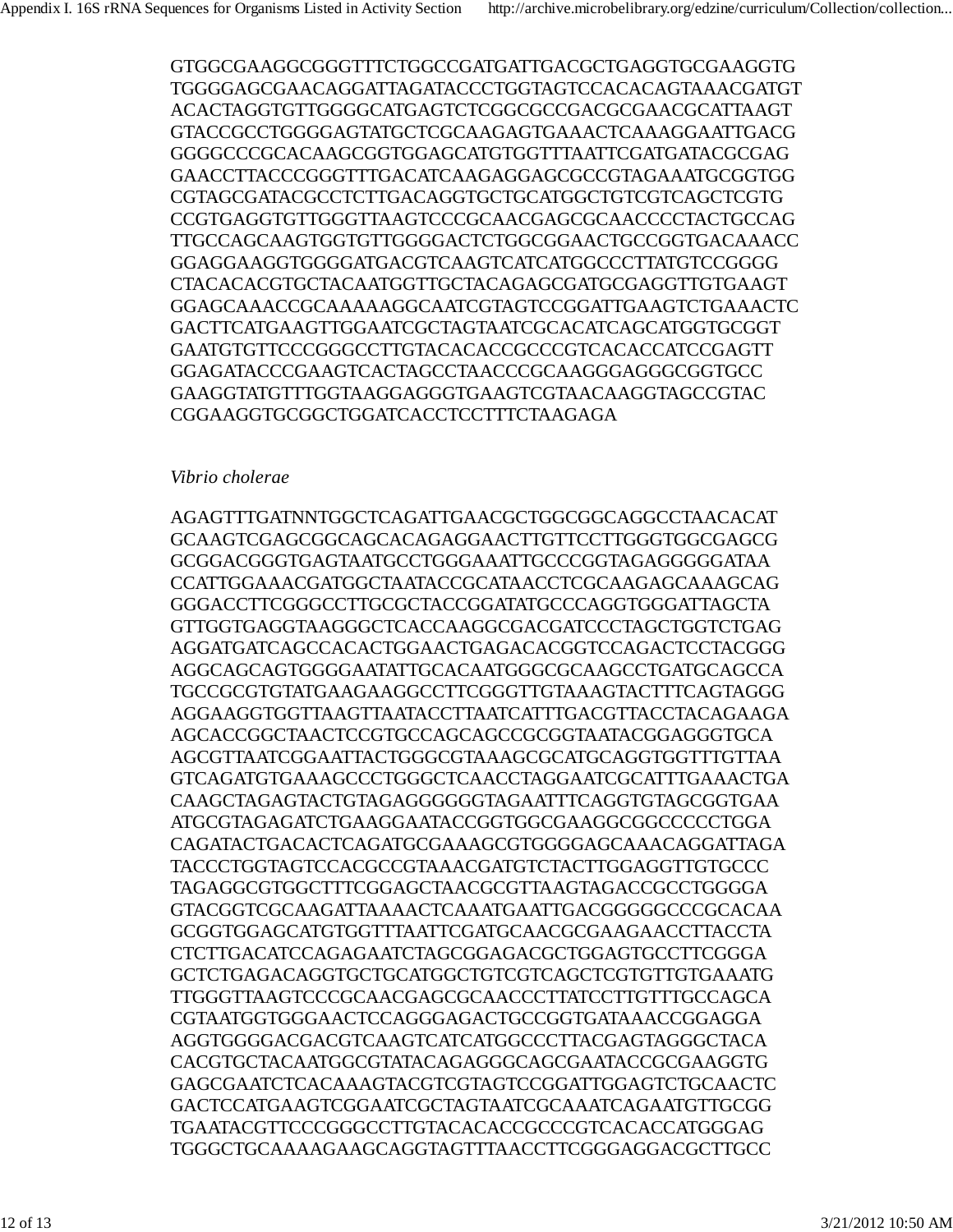### ACTTTGTGGTTCATGACTGGGGTGAAGTCGTAACAAGGTAGCGCTAGG GGAACCTGGCGCTGGATCACCTCCTTT

#### *Yersinia pestis*

ATTGAACGCTGGCGGCAGGCCTAACACATGCAAGTCGAGCGGCAGCGGG AAGTAGTTTACTACTTTGCCGGCGAGCGGCGGACGGGTGAGTAATGTCTG GGGATCTGCCTGATGGAGGGGGATAACTACTGGAAACGGTAGCTAATACC GCATGACCTCGCAAGAGCAAAGTGGGGGACCTTAGGGCCTCACGCCATC GGATGAACCCAGATGGGATTAGCTAGTAGGTGGGGTAATGGCTCACCTAG GCGACGATCCCTAGCTGGTCTGAGAGGATGACCAGCCACACTGGAACTGA GACACGGTCCAGACTCCTACGGGAGGCAGCAGTGGGGAATATTGCACAAT GGGCGCAAGCCTGATGCAGCCATGCCGCGTGTGTGAAGAAGGCCTTCGGGT TGTAAAGCACTTTCAGCGAGGAGGAAGGGGTTGAGTTTAATACGCTCAATCA TTGACGTTACTCGCAGAAGAAGCACCGGCTAACTCCGTGCCAGCAGCCGCG GTAATACGGAGGGTGCAAGCGTTAATCGGAATTACTGGGCGTAAAGCGCAC GCAGGCGGTTTGTTAAGTCAGATGTGAAATCCCCGCGCTTAACGTGGGAAC TGCATTTGAAACTGGCAAGCTAGAGTCTTGTAGAGGGGGGTAGAATTCCAG GTGTAGCGGTGAAATGCGTAGAGATCTGGAGGAATACCGGTGGCGAAGGCG GCCCCCTGGACAAAGACTGACGCTCAGGTGCGAAAGCGTGGGGAGCAAAC AGGATTAGATACCCTGGTAGTCCACGCTGTAAACGATGTCGACTTGGAGGTT GTGCCCTTGAGGCGTGGCTTCCGGAGCTAACGCGTTAAGTCGACCGCCTGG GGAGTACGGCCGCAAGGTTAAAACTCAAATGAATTGACGGGGGCCCGCAC AAGCGGTGGAGCATGTGGTTTAATTCGATGCAACGCGAAGAACCTTACCTA CTCTTGACATCCACAGAATTTGGCAGAGATGCTAAAGTGCCTTCGGGAACT GTGAGACAGGTGCTGCATGGCTGTCGTCAGCTCGTGTTGTGAAATGTTGGGT TAAGTCCCGCAACGAGCGCAACCCTTATCCTTTGTTGCCAGCACGTAATGG TGGGAACTCAAGGGAGACTGCCGGTGACAAACCGGAGGAAGGTGGGGATG ACGTCAAGTCATCATGGCCCTTACGAGTAGGGCTACACACGTGCTACAATG GCAGATACAAAGTGAAGCGAACTCGCGAGAGCCAGCGGACCACATAAAGT CTGTCGTAGTCCGGATTGGAGTCTGCAACTCGACTCCATGAAGTCGGAATC GCTAGTAATCGTAGATCAGAATGCTACGGTGAATACGTTCCCGGGCCTTGTA CACACCGCCCGTCACACCATGGGAGTGGGTTGCAAAAGAAGTAGGTAGCTT AACCTTCGGGAGGGCGCTTACCACTTTGTGATTCATGACTGGGGTGAAGTCGT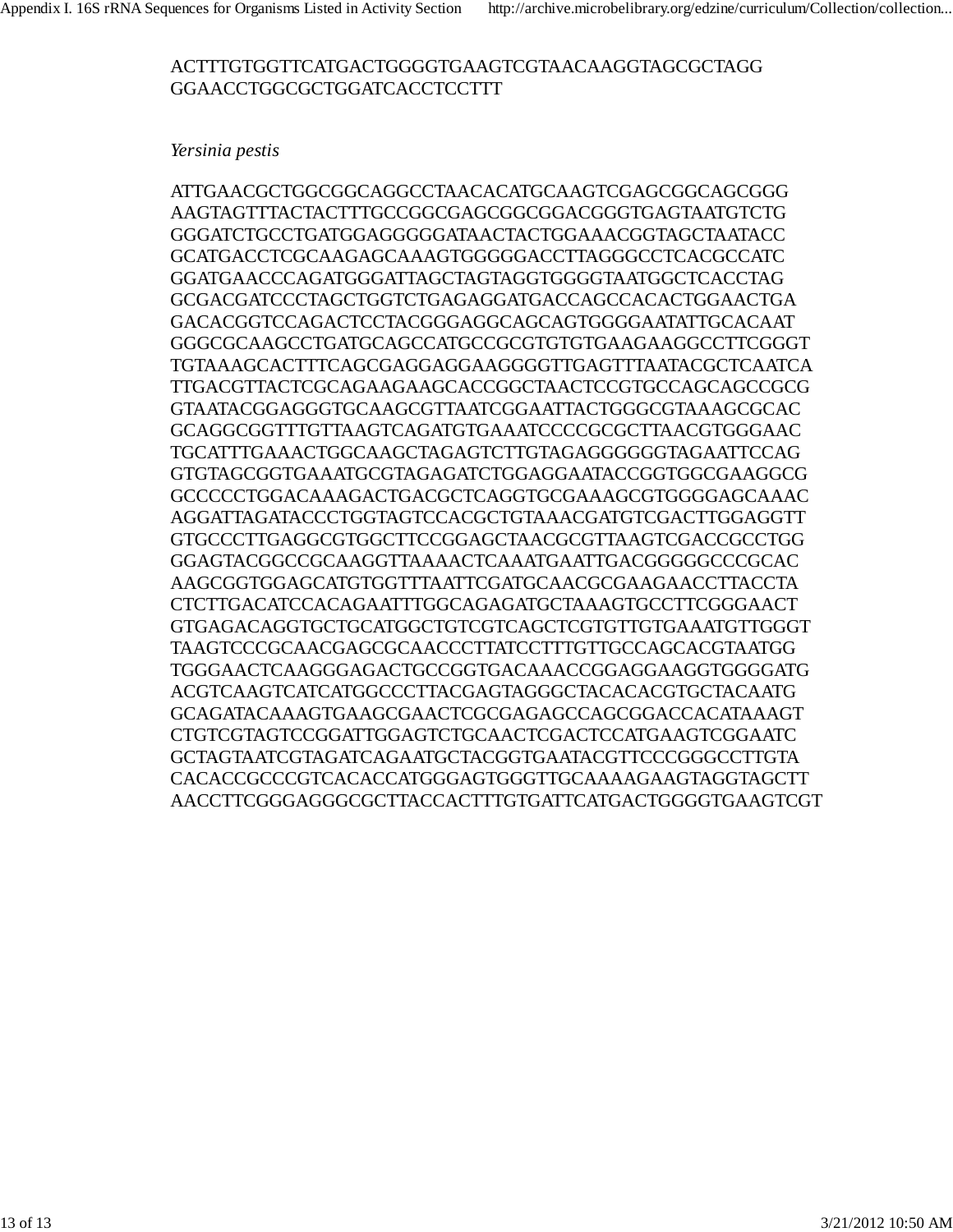**Contents of this page Background Procedure** Output and **Interpretation** Graphical the results List of sequences that match the query Base-to-base alignment of the query sequence with two of its matches

**Questions** 

# **All Curriculum Resources**

# **Appendix II. Activity handout**

# **Identification of Bacterial Unknowns by rRNA Sequence Similarity**

## representation of **Background**

You have been introduced in lecture to the idea that phylogenetic relatedness between organisms is reflected by similarity between nucleic acid sequences in their genomes. It has also been explained why ribosomal RNA sequences are particularly suitable for such comparisons.

In addition to providing a powerful tool for determining the relationships between well-characterized organisms, rRNA sequence data provide an equally powerful way of rapidly identifying and characterizing samples of unknowns. It is now extremely convenient, rapid and relatively inexpensive to obtain rRNA sequences from an unknown sample, to compare the obtained sequence to a database of sequences and to learn whether your unknown corresponds to a previously characterized species or is truly something new. If it is something new, you can rapidly determine which organisms are its closest relatives, and perhaps predict some of the physiological properties of your unknown.

The most commonly used method for obtaining rRNA sequences from an unknown involves the use of the polymerase chain reaction (PCR) to amplify rRNA gene sequences from the genome of your organism. In the polymerase chain reaction a pair of short synthetic DNAs that can base pair with opposite ends of the gene of interest (and on opposite strands) are mixed with a DNA sample from the organism of interest along with dNTPs and a DNA polymerase. After heating to make the sample DNA singlestranded, the synthetic DNAs, called primers, can base pair with the sample DNA and be used as primers by the DNA polymerase. After one such reaction, if you began with one copy of your gene of interest, you will now have two. If the reaction is repeated, you will have four, and so on. In general, the reaction is repeated twenty to thirty times.

For organism identification, the primers used are derived from opposite ends of the 16S rRNA gene. Because the sequence of the 16S rRNA gene is highly conserved in many different organisms, you don't need to know the exact sequence of the particular gene you are trying to amplify. Investigators use "universal primers" that can base pair with any 16S rRNA sequence well enough to allow PCR amplification.



The PCR product (many millions of copies of the rRNA gene from your organism) can be used as substrate in other reactions that determine the sequence of base pairs in the DNA. One can then use a computer to compare that sequence to a database of sequences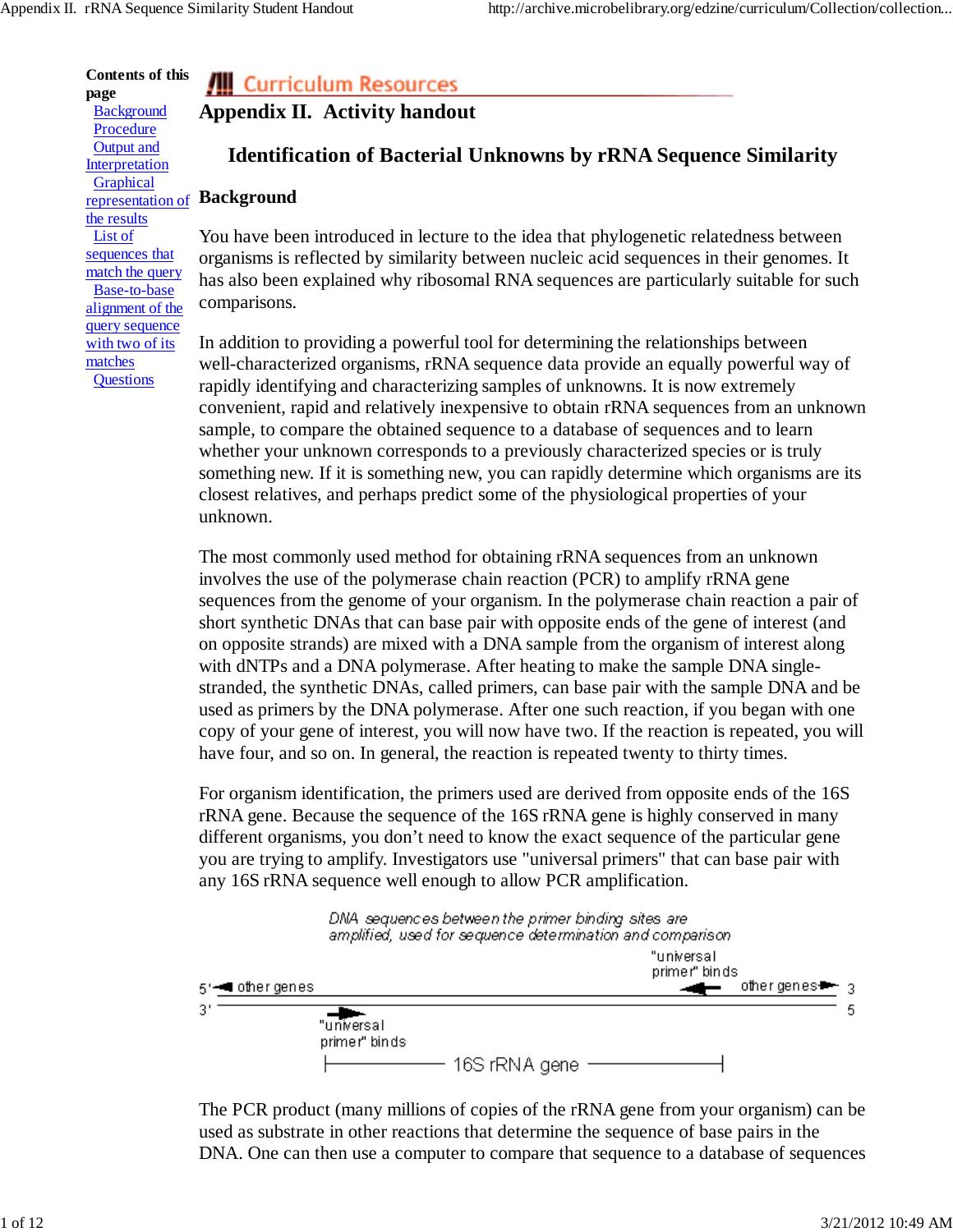such as GenBank.

GenBank is the NIH genetic sequence database, an annotated collection of all publicly available DNA sequences. Investigators who determine the sequences of genes (or sometimes of entire genomes) deposit the sequence information with GenBank. Aside from doing this as an altruistic service to the scientific community, many journals require submission of new sequence data to GenBank as a precondition to publishing any manuscript referring to the sequence. There are approximately 2,162,000,000 nucleotide bases in 3,044,000 sequence records as of December 1998. Many of these records are individual genes or gene fragments. An increasing number are derived from complete genome sequences of viruses, bacteria, and complex eukaryotic organisms. For example, the complete genomes of bacteria such as *E. coli*, of the yeast *Saccharomyces cerevisiae*, and the fruit fly *Drosophila melanogaster* have been determined and deposited in GenBank. A new release is made every two months. GenBank is part of the International Nucleotide Sequence Database Collaboration, which is comprised of the DNA DataBank of Japan (DDBJ), the European Molecular Biology Laboratory (EMBL), and GenBank at the National Center for Biotechnology Information (NCBI). These three organizations exchange data on a daily basis. The GenBank database contains 16S rRNA sequences from many thousands of Bacteria, Archaea and Eukaryotes.

### **Procedure**

You will each be sent an e-mail message containing two DNA sequences that might have been amplified from unknown organisms. Using whatever web browser makes you happy, go to the following URL:

http://www.ncbi.nlm.nih.gov/blast/blast.cgi

The page you will arrive at, "Basic BLAST", is maintained by the National Center for Biotechnology Information (a part of the National Institutes of Health - your tax dollars at work). It is maintained as a service to the life science community, and provides a mechanism by which an investigator can submit a DNA (or protein) sequence and have a sophisticated program, called BLAST, compare it to all of the sequences deposited in the GenBank database. If the program finds that the submitted sequence is similar to sequences in the database, it will deliver the names and a brief description of the matching sequences in the output for the program.

On the web page (see the figure below) you should see a box in which you can paste your sequence (marked with an asterisk on the figure). You may first need to click inside the box in order to activate it. There are also several pull-down menus (numbered on the figure) that allow you to (1) choose the program used for the match search, (2) choose the database to be compared to and (3) specify the format that your sequence is in. The program should be blastn. This program allows you to compare a submitted nucleotide sequence to a nucleotide sequence database. The database should be nr. The format menu should say "Sequence in FASTA format." All of these are the default choices, so you should not need to make any changes.

After you have pasted your sequence into the box and confirmed that the program, database and sequence format options are correct, click on the "Search" button. The time required for the search will vary depending upon the time of day, but in any case should take no longer than 10 minutes.

# **Output and Interpretation**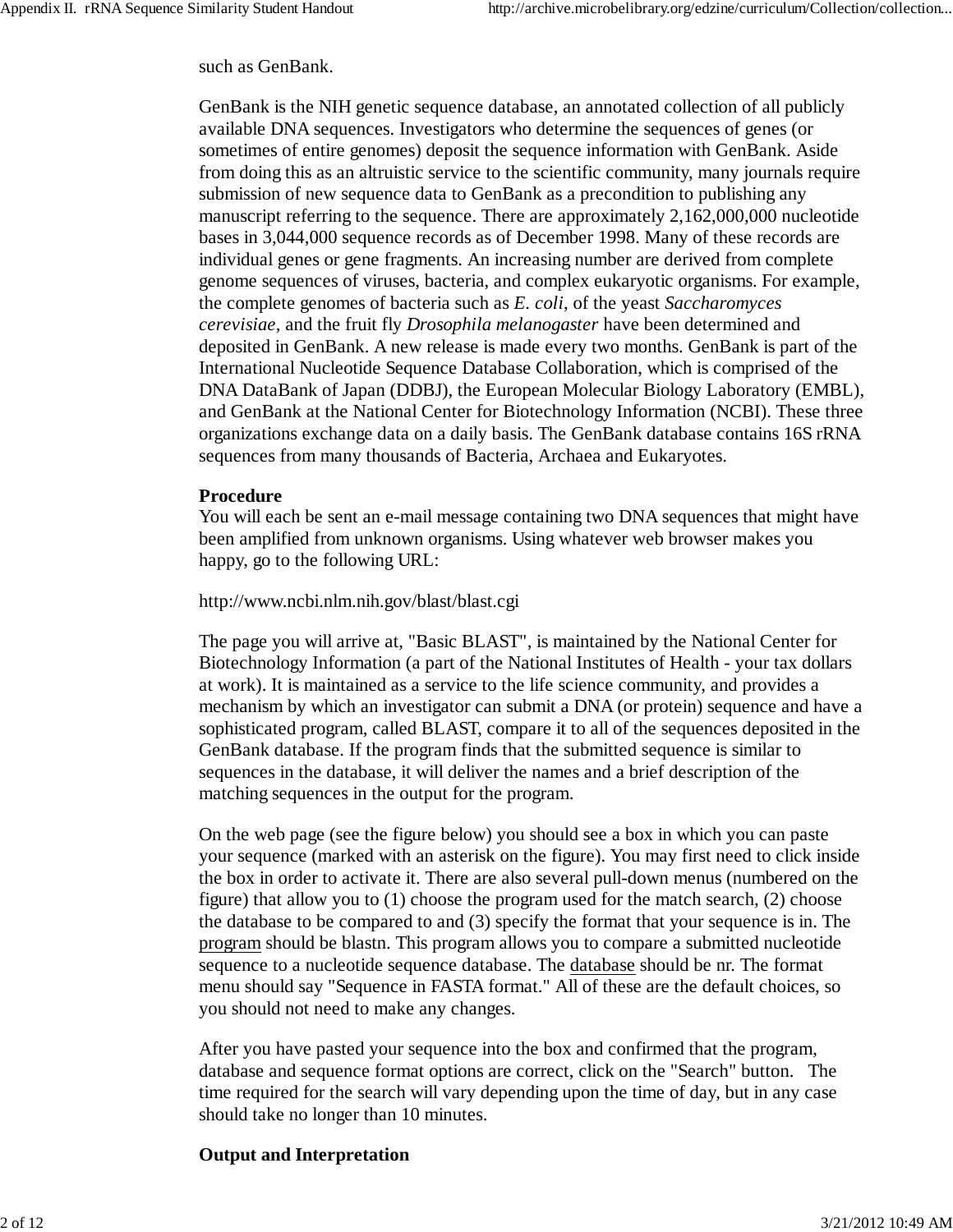As an example, this handout shows the output from a GenBank BLAST search using the *E. coli* 16S rRNA sequence as the query. A successful search such as this one will generate many pages of data. The output screen (below) allows you to select they way you would like the results formatted. This example shows results in the "Graphical Overview" format. Click on the "Format results" button when you are ready to view the results.

RollerAdvancedBlastreduced.gif (35566 bytes)

The results of the database search are presented in three different formats.

1. The first format is a graphical representation of the results in which your input sequence (called the **query**) is represented as a numbered bar. Underneath the query bar, the matching sequences are also represented as colored bars (you can't see the colors on this copy, but you will see them on your computer screen). The color of the bar indicates the degree of similarity between the query and the match, and the length of the bar shows the length of the sequence that was noticeably similar to the query.

2. Below the graphical output is a list of sequences that match the query, giving their reference number in the database, a very brief description, a **score** (the higher the score, the more similar the sequences), and an **E value** (which gives the odds that the similarity between the query sequence and the match might have occurred purely by chance). You will notice that for all of the matches listed for *E. coli* rRNA, the odds that the similarity is due to chance is zero. The program has returned only the 100 best matches. In fact, *E. coli* 16S rRNA has significant similarity to each of the thousands of small subunit rRNAs ever sequenced. This is because small subunit rRNA is well conserved across all living creatures. This is one of the reasons that it can be used for identification and classification purposes.

3. Finally, the third data format provides the most information. It is a base-to-base alignment of the query sequence with each of its matches, starting from the "best match" and progressing down the list (in this case, all 100 sequence alignments are available for viewing, but we have chosen only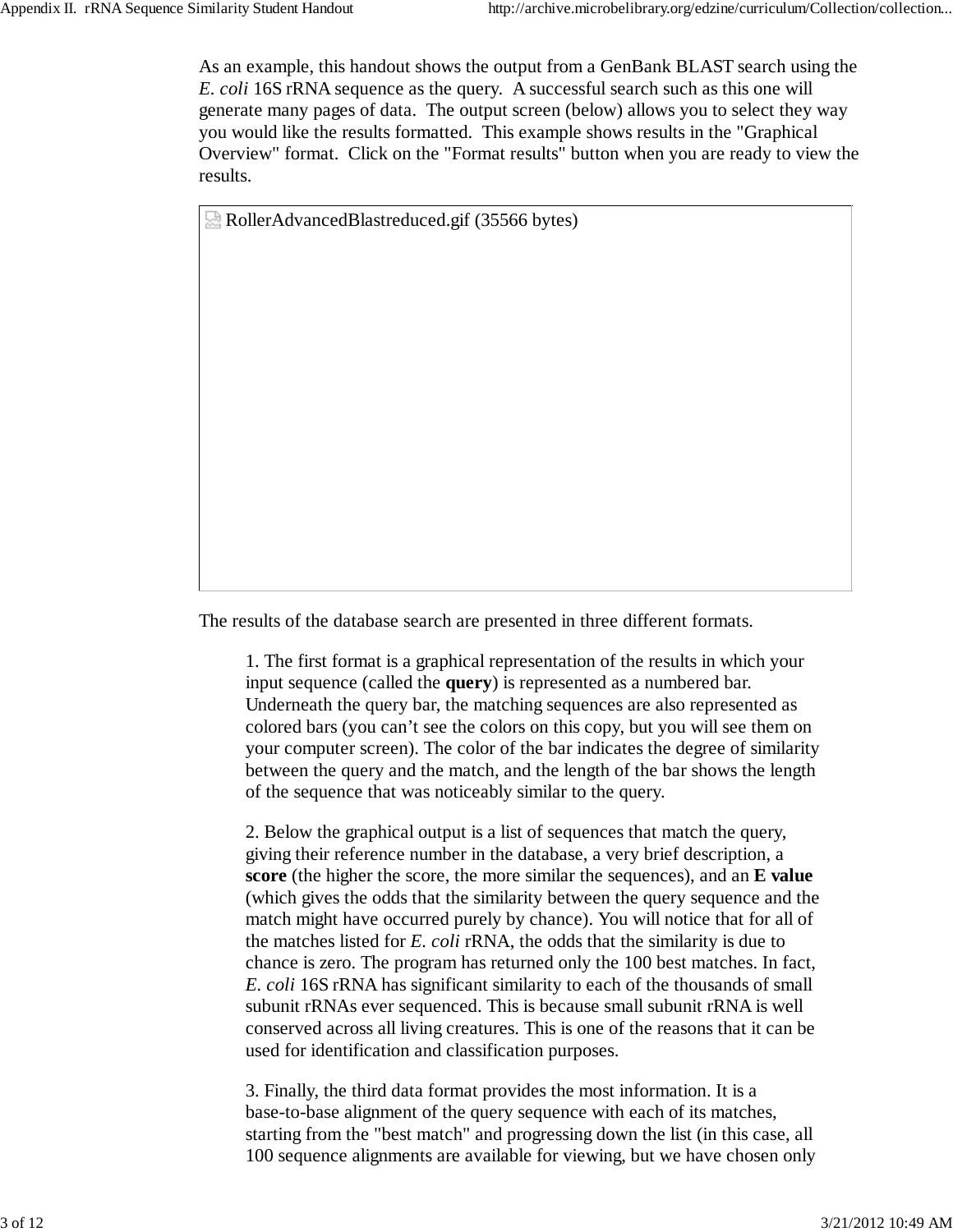two examples). Each alignment has a score, and also a measurement of the identity between the sequences, presented as a fraction and a percent. The best match (the one at the top of the list) is, as you might expect, *E. coli* 16S rRNA. The identities value is 100%, meaning that there are no differences between the query and match sequences. If our query had been an unknown sequence and we had gotten this result, we could have inferred that our unknown organism was *E. coli* or a close relative.

Before answering the questions (below) for the two DNA sequences that we have e-mailed to you, familiarize yourself with the output formats. The matches denoted by arrows in the "List of sequences that match the query" are the two alignments that we have reproduced in the "Base-to-base alignment of the query sequence with two of its matches".

You will notice that for our example query (*E. coli* 16S rRNA), many *E. coli* matching sequences were returned. The 16S rRNA gene from *E. coli* has been sequenced many times from many different strains over the years, and most or all of these results have been deposited in GenBank. Some of these are partial sequences and so get lower scores than the full sequence (the score obtained is affected both by the percent of identical nucleotides and by the length of the match). As a result you can see some *E. coli* matches that have scores lower than other species. A rigorous comparison between two species should always involve the total length of the rRNA. You should also notice that some non-*E. coli* sequences were returned. This allows us to take a look at bacteria that are closely related to this species. In this example all non-*E. coli* species are distinguishable from *E. coli*. That is, there are no perfect matches that are not *E. coli.* This is not always the case. *Salmonella* species appear high on the list and often. Farther down the list, you will see *Citrobacter, Klebsiella, and Erwinia.* A few of the alignments have been reproduced for you to examine.

# **Graphical representation of the results**

RollerBlastResults.gif (6643 bytes)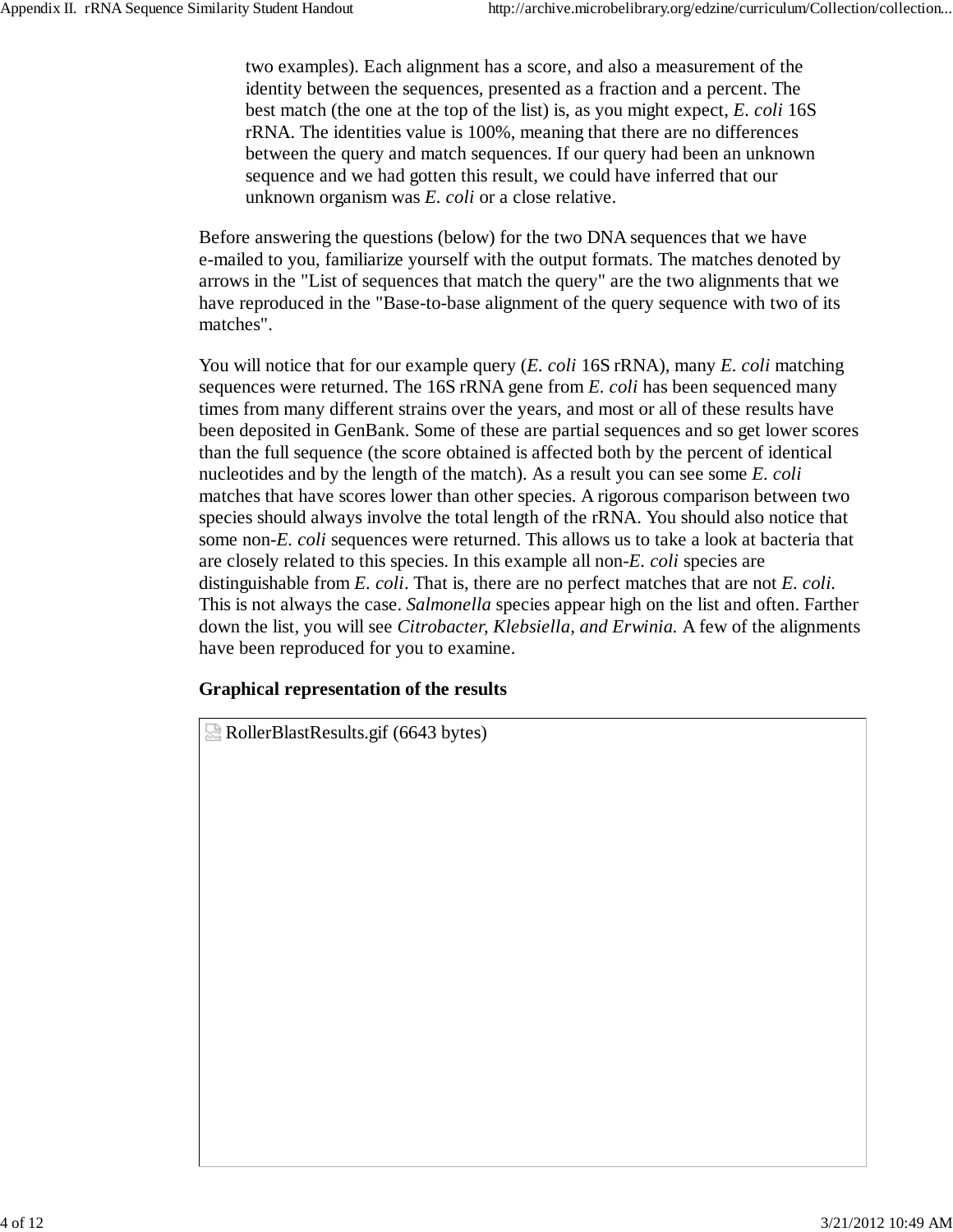Rollerresults.gif (3166 bytes) RollerResultsgraph.gif (3008 bytes)

# **List of sequences that match the query**

| Sequences producing significant alignments:                     | <b>Score</b><br>(bits) | E<br><b>Value</b> |
|-----------------------------------------------------------------|------------------------|-------------------|
| gb M87049 ECOUW85 E. coli genomic sequence of the region from 8 | 3057                   | $0.0-$            |
| gb J01695 ECORGNB E.coli rRNA operon (rrnB) coding for Glu-tRNA | 3057                   | 0.0               |
| gb U72488 CVU72488 Cloning vector pRNA8, complete sequence      | 3057                   | 0.0               |
| gb U00006 ECOUW89 E. coli chromosomal region from 89.2 to 92.8  | 3057                   | 0.0               |
| emb V00348 ECRRNBZ E. coli ribosomal operon rrnB encoding the 1 | 3057                   | 0.0               |
| gb AE000471 AE000471 Escherichia coli K-12 MG1655 section 361 o | 3057                   | 0.0               |
| gb AE000474 AE000474 Escherichia coli K-12 MG1655 section 364 o | 3057                   | 0.0               |
| gb AE000460 AE000460 Escherichia coli K-12 MG1655 section 350 o | 3057                   | 0.0               |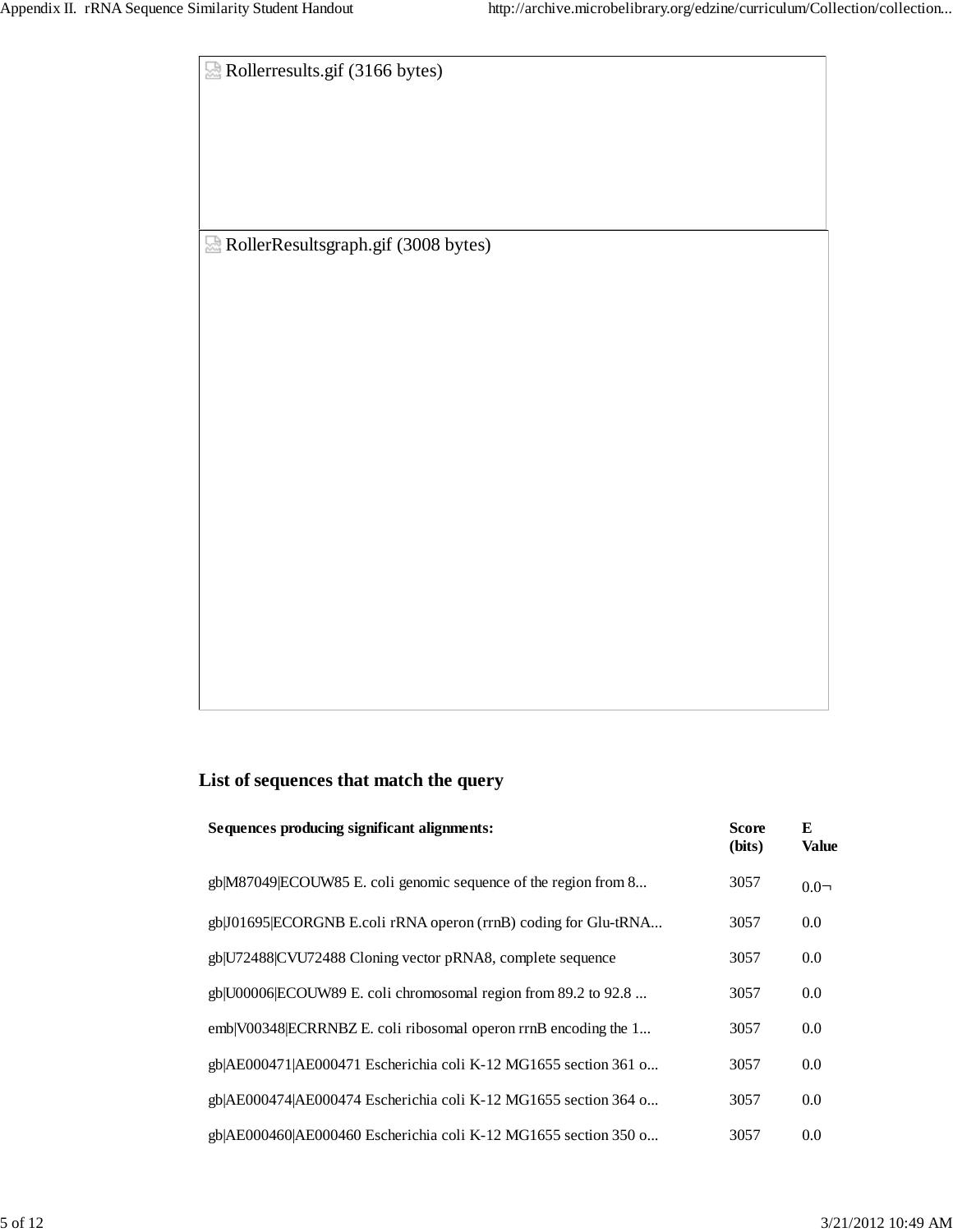| gb J01859 ECORRD E.coli 16S ribosomal RNA. >gi 640886 emb A1456   | 3041 | 0.0     |
|-------------------------------------------------------------------|------|---------|
| gb AE000452 AE000452 Escherichia coli K-12 MG1655 section 342 o   | 2993 | 0.0     |
| dbj D90887 D90887 E.coli genomic DNA, Kohara clone #437(58.6-59   | 2993 | 0.0     |
| gb L10328 ECOUW82 E. coli; the region from 81.5 to 84.5 minutes   | 2993 | 0.0     |
| gb U18997 ECOUW67 Escherichia coli K-12 chromosomal region from   | 2985 | 0.0     |
| gb AE000406 AE000406 Escherichia coli K-12 MG1655 section 296 o   | 2985 | 0.0     |
| gb AE000129 AE000129 Escherichia coli K-12 MG1655 section 19 of   | 2979 | 0.0     |
| gb U70214 ECU70214 Escherichia coli chromosome minutes 4-6        | 2979 | 0.0     |
| gb AE000345 AE000345 Escherichia coli K-12 MG1655 section 235 o   | 2972 | 0.0     |
| dbj D90886 D90886 E.coli genomic DNA, Kohara clone #436(58.4-58   | 2966 | 0.0     |
| emb Z83204 EC16SRRN E.coli 16S ribosomal RNA;                     | 2948 | 0.0     |
| emb Z83205 EC16SRRN1 E.coli 16S ribosomal RNA (EHEC Strain ATCC   | 2932 | 0.0     |
| gb U92196 SBU92196 Salmonella bareilly 16S ribosomal RNA gene,    | 2922 | $0.0 -$ |
| emb X96963 SF16SRRGE S.flexneri 16S rRNA gene                     | 2918 | 0.0     |
| emb X96964 SS16SRRGE S.sonnei 16S rRNA gene                       | 2910 | 0.0     |
| dbj D83536.2 ECOTSF Escherichia coli genomic DNA. (4.1 - 6.1 min) | 2908 | 0.0     |
| emb Z83203 HA16SRRN H.alvei 16S ribosomal RNA;                    | 2898 | 0.0     |
| emb X96965 SB16SRRGE S.boydii 16S rRNA gene                       | 2886 | 0.0     |
| gb U90317 SWU90317 Salmonella weltevreden sw1 16S ribosomal RNA   | 2874 | 0.0     |
| gb U92192 SCU92192 Salmonella chingola 16S ribosomal RNA gene,    | 2853 | 0.0     |
| gb U92195 SHU92195 Salmonella houten 16S ribosomal RNA gene, co   | 2851 | 0.0     |
| emb X80721 ECRRNAPK3 E.coli rrnA gene                             | 2831 | 0.0     |
| gb U90316 STU90316 Salmonella typhimurium Stm1 16S ribosomal RN   | 2827 | 0.0     |
| emb X80722 ECRRNBPK3 E.coli rrnB gene                             | 2817 | 0.0     |
| emb X96966 SD16SRRGE S.dysenteriae 16S rRNA gene                  | 2815 | 0.0     |
| emb X80731 EC16SRPK3 E.coli (pk3) gene for 16S rRNA               | 2811 | 0.0     |
| emb X80724 ECATC16SR E.coli (ATCC 25922) gene for 16S rRNA        | 2797 | 0.0     |
| emb X80725 ECAT1177T E.coli (ATCC 11775T) gene for 16S rRNA       | 2781 | 0.0     |
| emb X80679 SF16SRD S.flexneri 16S rRNA gene                       | 2777 | 0.0     |
| emb X80726 SSG16SR S.sonnei gene for 16S rRNA                     | 2765 | 0.0     |
| emb X80732 ECMC4100 E.coli (MC4100) gene for 16S rRNA             | 2759 | 0.0     |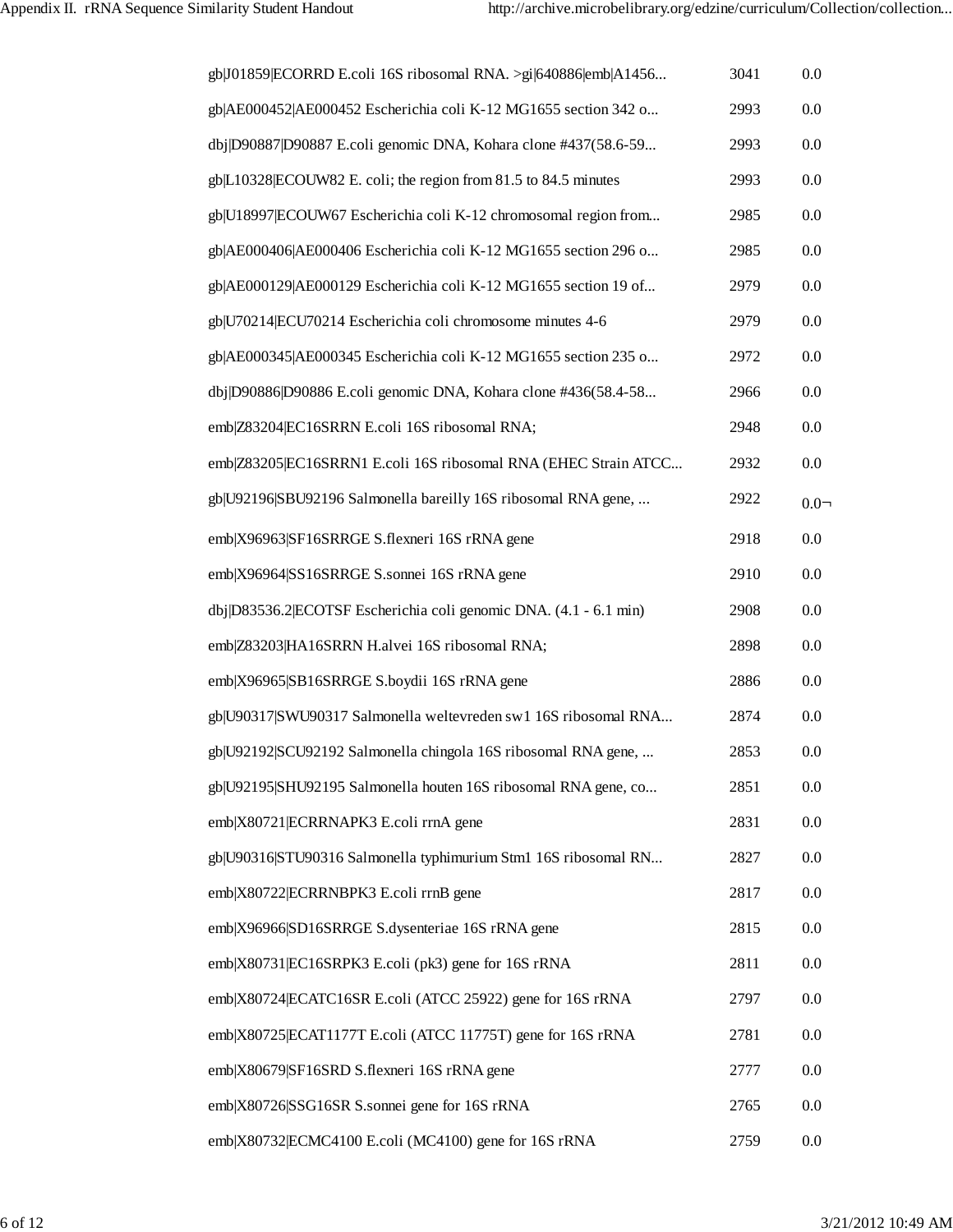| emb X80723 ECRRNCPK3 E.coli rrnC gene                              | 2757 | 0.0 |
|--------------------------------------------------------------------|------|-----|
| emb X80729 ECRRNGPK3 E.coli rrnG gene                              | 2726 | 0.0 |
| emb X80727 ECRRNDPK3 E.coli rrnD gene                              | 2708 | 0.0 |
| emb X80728 ECRRNEPK3 E.coli rrnE gene                              | 2690 | 0.0 |
| emb X80730 ECRRNHPK3 E.coli rrnH gene                              | 2682 | 0.0 |
| emb X80733 ESP16SRRN Escherichia sp. gene for 16S rRNA             | 2678 | 0.0 |
| gb AF029226 AF029226 Salmonella bongori strain JEO 4162 16S rib    | 2676 | 0.0 |
| gb AF025364 AF025364 Citrobacter sedlakii 16S ribosomal RNA gen    | 2664 | 0.0 |
| emb AJ010485.1 EAM010485 Erwinia amylovora 16S rRNA gene, tRNA-    | 2545 | 0.0 |
| gb U78184 KOU78184 Klebsiella oxytoca 16S ribosomal RNA gene, p    | 2522 | 0.0 |
| gb U78183 KOU78183 Klebsiella oxytoca 16S ribosomal RNA gene, p    | 2522 | 0.0 |
| emb X83265 EA16SRR E.amylovora 16S rRNA gene                       | 2502 | 0.0 |
| emb AJ233414.1 EMA233414 Erwinia mallotivora 16S rRNA gene (str    | 2498 | 0.0 |
| emb AJ233410.1 EAM233410 Erwinia amylovora 16S rRNA gene (strai    | 2482 | 0.0 |
| emb Y17661 KOY17661 Klebsiella oxytoca 16S rRNA gene, strain 58    | 2482 | 0.0 |
| emb Y17660 KOY17660 Klebsiella oxytoca 16S rRNA gene, strain 57    | 2478 | 0.0 |
| gb AF075271 AF075271 Alterococcus agarolyticus 16S ribosomal RN    | 2476 | 0.0 |
| gb U78182 KOU78182 Klebsiella ornithinolytica 16S ribosomal RNA    | 2458 | 0.0 |
| gb U39556 ESU39556 Enterobacter sp. 16S rRNA gene, partial sequ    | 2450 | 0.0 |
| emb Y17664 KSY17664 Klebsiella sp. 16S rRNA gene, strain BEC441    | 2450 | 0.0 |
| emb Y17655 KOY17655 Klebsiella oxytoca 16S rRNA gene, strain AT    | 2428 | 0.0 |
| emb Z96088 EAZ96088 Erwinia amylovora LMG 2024 16S ribosomal RNA   | 2424 | 0.0 |
| emb Y17666 KOY17666 Klebsiella ornithinolytica 16S rRNA gene, s    | 2407 | 0.0 |
| emb Z96093 ECZ96093 Erwinia chrysanthemi LMG 2804 16S ribosomal    | 2403 | 0.0 |
| emb Y17662 KOY17662 Klebsiella ornithinolytica 16S rRNA gene, s    | 2403 | 0.0 |
| emb AJ233412.1 ECH233412 Erwinia chrysanthemi 16S rRNA gene (st    | 2399 | 0.0 |
| gb U80195 EAU80195 Erwinia amylovora 16S ribosomal RNA gene, pa    | 2393 | 0.0 |
| emb AJ233416.1 EQU233416 Erwinia quercina 16S rRNA gene (strain    | 2387 | 0.0 |
| gb AF015258 AF015258 Aquamonas haywardensis 16S ribosomal RNA g    | 2385 | 0.0 |
| emb Z96084 EMZ96084 Erwinia mallotivora LMG 2708 16S ribosomal RNA | 2385 | 0.0 |
| dbj AB004756 AB004756 Klebsiella ornithinolytica gene for 16S r    | 2371 | 0.0 |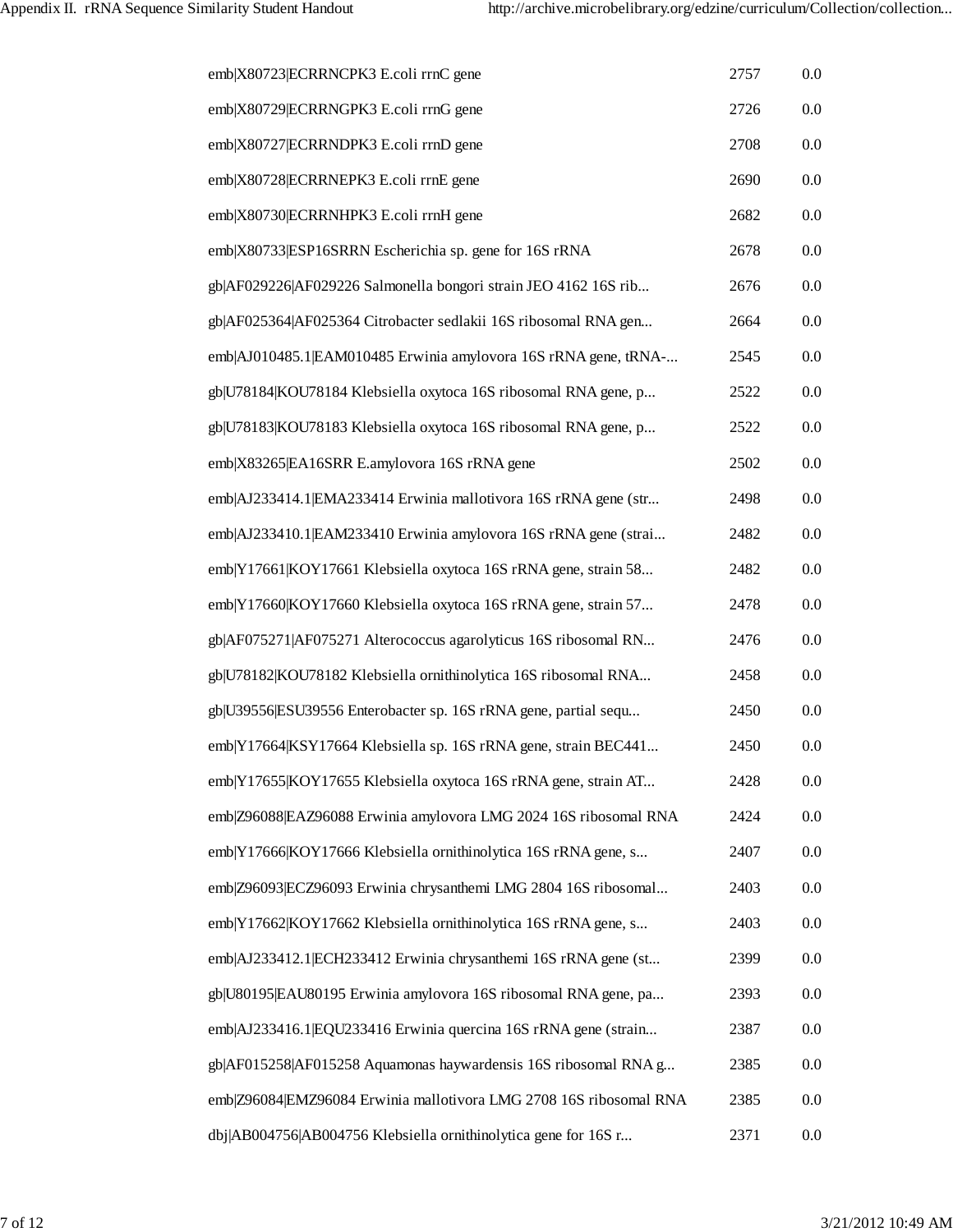| emb Z96090 ECZ96090 Erwinia carotovora LMG 2386 16S ribosomal RNA | 2365 | 0.0 |
|-------------------------------------------------------------------|------|-----|
| gb U20275 BAU20275 Unidentified bacteria of host D. paulistorum   | 2359 | 0.0 |
| gb U80198 ECU80198 Erwinia carotovora subsp. betavasculorum 16S   | 2359 | 0.0 |
| emb AJ223469 BQ16SRRN Brenneria quercina ex Erwninia quercina 1   | 2357 | 0.0 |
| emb X93215 KP16SRRN1 K.planticola 16S rRNA gene (strain DSM 306   | 2337 | 0.0 |
| emb Z96092 ECZ96092 Erwinia cacticida LMG 2720 16S ribosomal RNA  | 2331 | 0.0 |
| gb U80199 ECU80199 Erwinia carotovora subsp. wasabiae 16S ribos   | 2323 | 0.0 |
| gb U80200 ECU80200 Erwinia chrysanthemi 16S ribosomal RNA gene,   | 2309 | 0.0 |
| emb Z96094 ECZ96094 Erwinia cyrpipedii LMG 2657 16S ribosomal RNA | 2254 | 0.0 |
| gb AF076038 AF076038 Serratia marcescens 16S ribosomal RNA gene   | 2198 | 0.0 |
| emb AJ233419.1 ESA233419 Erwinia salicis 16S rRNA gene (strain    | 2189 | 0.0 |
| gb AF076037 AF076037 Escherichia coli 16S ribosomal RNA gene, p   | 2187 | 0.0 |
| emb Z96097 ESZ96097 Erwinia salicis LMG 2698 16S ribosomal RNA    | 2155 | 0.0 |
| gb U88546 SPU88546 Salmonella paratyphi A 16S ribosomal RNA gen   | 2095 | 0.0 |
| gb U92197 SAU92197 Salmonella agona 16S ribosomal RNA gene, com   | 2066 | 0.0 |
| gb U90314 SBU90314 Salmonella blockley Sb1 16S ribosomal RNA ge   | 2042 | 0.0 |
| gb U88545 STU88545 Salmonella typhi 16S ribosomal RNA gene, com   | 2024 | 0.0 |
| gb U88547 SPU88547 Salmonella paratyphi B 16S ribosomal RNA gen   | 2016 | 0.0 |
| gb U92193 SBU92193 Salmonella bovis morbificans 16S ribosomal R   | 2016 | 0.0 |
| gb U92194 SWU92194 Salmonella waycross 16S ribosomal RNA gene,    | 2016 | 0.0 |
| gb U90315 SMU90315 Salmonella matopeni Sm1 16S ribosomal RNA ge   | 2008 | 0.0 |
| gb AF025366 AF025366 Citrobacter diversus strain CDC 8132-86 16   | 1992 | 0.0 |
| gb U88548 SPU88548 Salmonella paratyphi C 16S ribosomal RNA gen   | 1968 | 0.0 |
| gb AF025372 AF025372 Citrobacter diversus strain CDC 3613-63 16   | 1953 | 0.0 |
| dbj AB004755 AB004755 Klebsiella planticola gene for 16S riboso   | 1933 | 0.0 |
| emb AJ233432.1 SOD233432 Serratia odorifera 16S rRNA gene (stra   | 1820 | 0.0 |
| gb U65654 CLU65654 Cimex lectularius endosymbiont 16S rRNA gene   | 1804 | 0.0 |
| gb AF130915.1 AF130915 Enterobacter agglomerans strain A44 16S    | 1768 | 0.0 |
| gb U31490 UGU31490 Unidentified gamma proteobacterium S11 16S r   | 1610 | 0.0 |
| emb AJ223408 PCA223408 Pectobacterium carotovorum subsp. wasabi   | 1576 | 0.0 |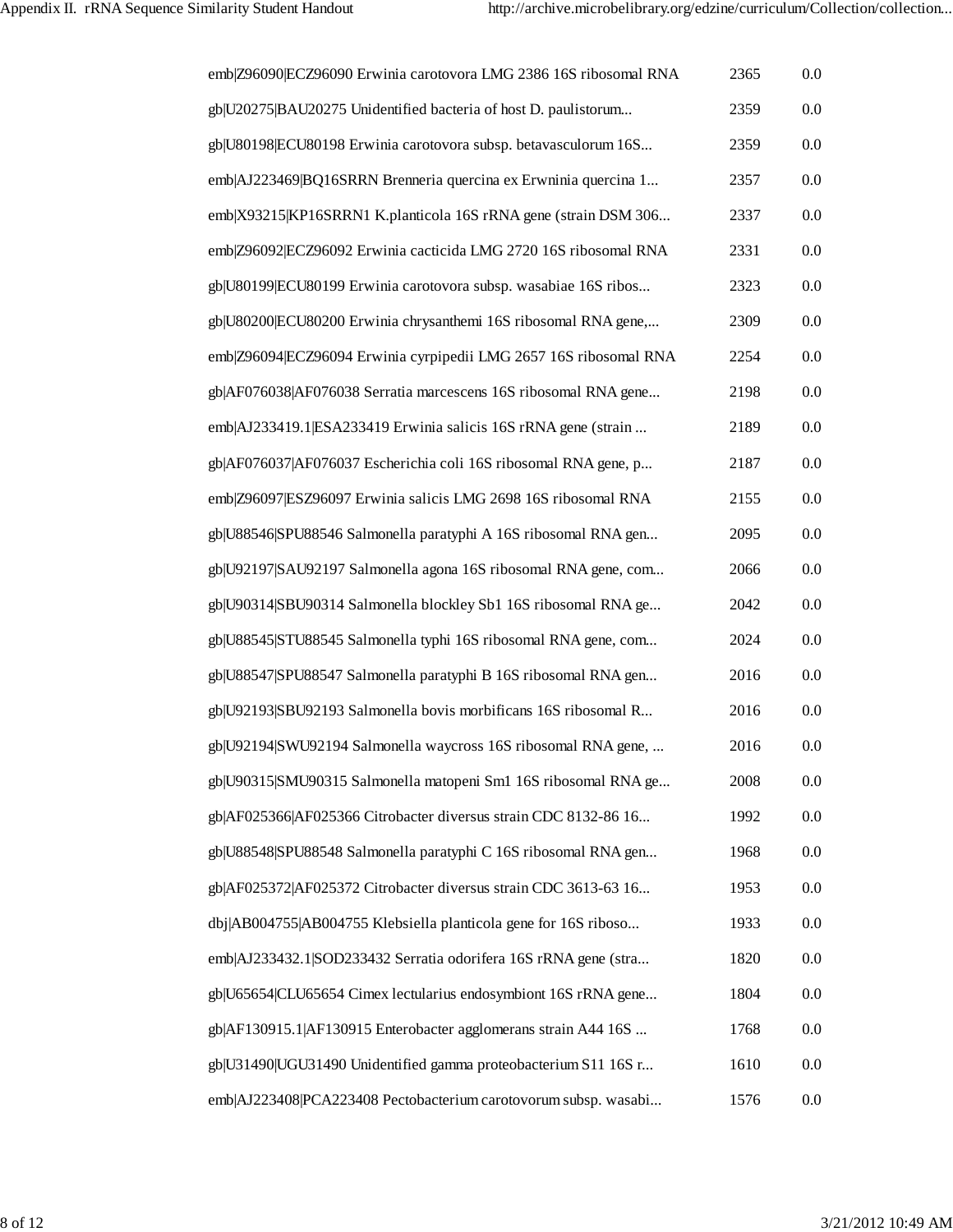### **Base-to-base alignment of the query sequence with two of its matches**

gb|M87049|ECOUW85 E. coli genomic sequence of the region from 84.5 to 86.5 minutes. Length =  $91414$ Score =  $3057$  bits (1542), Expect =  $0.0$ Identities = 1542/1542 (100%) Strand = Plus / Plus Query: 1 Sbjct:88591 aaattgaagagtttgatcatggctcagattgaacgctggcggcaggcctaacacatgcaa 88650  ${\tt a}$ a ${\tt at}$ ga ${\tt y}$ at ${\tt c}$ atc ${\tt at}$ gg ${\tt c}$ t ${\tt c}$ agattg ${\tt a}$ ac ${\tt c}$ ggcgg ${\tt c}$ aggc ${\tt c}$ taa ${\tt c}$ a ${\tt c}$ a ${\tt c}$ a ${\tt c}$ |||||||||||||||||||||||||||||||||||||||||||||||||||||||||||| Query: 61 gtcgaacggtaacaggaagaagcttgcttctttgctgacgagtggcggacgggtgagtaa 120  ${\rm S}$ bj ${\rm ct:}88651^{\rm g}$ t ${\rm c}$ gaacgg ${\rm t}$ aacaggaagag ${\rm ct}$ t ${\rm ct}$ t ${\rm ct}$ t ${\rm t}$ gc ${\rm d}$ gacgag ${\rm t}$ gggacggg ${\rm t}$ gag ${\rm t}$ aa $_{88710}$ |||||||||||||||||||||||||||||||||||||||||||||||||||||||||||| Query: 121 tgtctgggaaactgcctgatggagggggataactactggaaacggtagctaataccgcat 180  ${\rm S}$ bjct: $88711^{\rm t}$ gt ${\rm ct}$ gggaaa ${\rm ct}$ g ${\rm ct}$ gatgggggga ${\rm ta}$ a ${\rm ct}$ a ${\rm ct}$ ggaa ${\rm ac}$ ggtag ${\rm ct}$ a ${\rm ac}$ g ${\rm ca}$ t $_{88770}$ |||||||||||||||||||||||||||||||||||||||||||||||||||||||||||| Query: 181 aacgtcgcaagaccaaagagggggaccttcgggcctcttgccatcggatgtgcccagatg 240 Sbjct:88771 aacgtcgcaagaccaaagagggggaccttcgggcctcttgccatcggatgtgcccagatg 88830 |||||||||||||||||||||||||||||||||||||||||||||||||||||||||||| Query: 241 ggattagctagtaggtggggtaacggctcacctaggcgacgatccctagctggtctgaga 300 Sbjct:88831 ggattagctagtaggtggggtaacggctcacctaggcgacgatccctagctggtctgaga 88890 |||||||||||||||||||||||||||||||||||||||||||||||||||||||||||| Query: 301 ggatgaccagccacactggaactgagacacggtccagactcctacgggaggcagcagtgg 360  ${\rm S}$ bj ${\rm ct:} 88891$ ggatga ${\rm c}$ ccag ${\rm c}$ cacactgga ${\rm c}$ act ${\rm c}$ cagactcctacgggaggcagcagtgg $_{88950}$ ||||||||||||||||||||||||||||||||||||||||||||||||||||||||||||  $\,$ Query: 361 ggaatattg $\,$ cacaatggg $\,$ g $\,$ caag $\,$ c $\,$ tg $\,$ ag $\,$ c $\,$ c $\,$ g $\,$ c $\,$ g $\,$ g $\,$ g $\,$ g $\,$ g $\,$ c $\,$ c $\,$ 4 $\,$ 2 $\,$  ${\rm S}$ bjct: $88951$ <sup>ggaatattgcacaatgggcgcaagcctgatgcagccatgccgcgtgtatgaagaaggcct $_{89010}$ </sup> |||||||||||||||||||||||||||||||||||||||||||||||||||||||||||| Query: 421 tcgggttgtaaagtactttcagcggggaggaagggagtaaagttaatacctttgctcatt 480  ${\rm S}$ bj ${\rm ct:}89011^{\text{te}g}$ ggttgtaaagtactttcagcggggaggaagggagtaaagttaatacctttgctcatt $_{89070}$ |||||||||||||||||||||||||||||||||||||||||||||||||||||||||||| Query: 481 gacgttacccgcagaagaagcaccggctaactccgtgccagcagccgcggtaatacggag 540 Sbjct:89071 ||||||||||||||||||||||||||||||||||||||||||||||||||||||||||||  ${\tt gacyt}$ tacccgcagaagaagcaccggc ${\tt taa}$ c ${\tt ccyt}$ gccagcagccgcgg ${\tt taa}$ tac ${\tt gga}$ g ${\tt gg}$ 1 ${\tt 30}$ Query: 541 ggtgcaagcgttaatcggaattactgggcgtaaagcgcacgcaggcggtttgttaagtca 600 Sbjct:89131 ggtgcaagcgttaatcggaattactgggcgtaaagcgcacgcaggcggtttgttaagtca 89190 |||||||||||||||||||||||||||||||||||||||||||||||||||||||||||| Query: 601 gatgtgaaatccccgggctcaacctgggaactgcatctgatactggcaagcttgagtctc 660  ${\rm S}$ bjct:89191 $^{{\rm g}}$ atgtgaaatccccgggctcaacctgggaactgcatctgatactggcaagcttgagtctc $_{89250}$ |||||||||||||||||||||||||||||||||||||||||||||||||||||||||||| Query: 661 gtagaggggggtagaattccaggtgtagcggtgaaatgcgtagagatctggaggaatacc 720  ${\rm S}$ bj ${\rm ct:}89251$ <sup>gtagaggggggtagaatt ${\rm c}$ caggtgtag ${\rm c}$ ggtgaa ${\rm t}$ agaga ${\rm t}$ atggaggaata ${\rm c}$ c $_{89310}$ </sup> |||||||||||||||||||||||||||||||||||||||||||||||||||||||||||| Query: 721 ggtggcgaaggcggccccctggacgaagactgacgctcaggtgcgaaagcgtggggagca 780  ${\rm S}$ bj ${\rm ct:}89311$ ggtggcgaaggcggccccctggacgaagactgacgctcaggtgcgaaagcgtggggagca $_{89370}$ |||||||||||||||||||||||||||||||||||||||||||||||||||||||||||| Query: 781 aacaggattagataccctggtagtccacgccgtaaacgatgtcgacttggaggttgtgcc 840 Sbjct:89371 aacaggattagataccctggtagtccacgccgtaaacgatgtcgacttggaggttgtgcc 89430 |||||||||||||||||||||||||||||||||||||||||||||||||||||||||||| Query: 841 cttgaggcgtggcttccggagctaacgcgttaagtcgaccgcctggggagtacggccgca 900  ${\rm S}$ bjct: $89431^{\tt ct}$ tgaggcg ${\tt t}$ ggc ${\tt t}$ t ${\tt c}$ ggag ${\tt c}$ gta ${\tt c}$ gcg ${\tt t}$ taag ${\tt t}$ cgg ${\tt c}$ gggag ${\tt c}$ ggag ${\tt c}$ ggag ${\tt c}$ ggag ${\tt c}$ |||||||||||||||||||||||||||||||||||||||||||||||||||||||||||| Query: 901 aggttaaaactcaaatgaattgacgggggcccgcacaagcggtggagcatgtggtttaat 960 Sbjct:89491 aggttaaaactcaaatgaattgacgggggcccgcacaagcggtggagcatgtggtttaat 89550 |||||||||||||||||||||||||||||||||||||||||||||||||||||||||||| Query: 961 tcgatgcaacgcgaagaaccttacctggtcttgacatccacggaagttttcagagatgag 1020  ${\rm S}$ bjct: $89551$ <sup>tcgatgcaacgcgaagaaccttacctggtcttgacatccacggaagttttcagagatgag $_{89610}$ </sup> |||||||||||||||||||||||||||||||||||||||||||||||||||||||||||| Query:1021 aatgtgccttcgggaaccgtgagacaggtgctgcatggctgtcgtcagctcgtgttgtga 1080 Sbjct:89611 aatgtgccttcgggaaccgtgagacaggtgctgcatggctgtcgtcagctcgtgttgtga 89670 |||||||||||||||||||||||||||||||||||||||||||||||||||||||||||| Query:1081 aatgttgggttaagtcccgcaacgagcgcaacccttatcctttgttgccagcggtccggc 1140 Sbjct:89671 aatgttgggttaagtcccgcaacgagcgcaacccttatcctttgttgccagcggtccggc 89730 |||||||||||||||||||||||||||||||||||||||||||||||||||||||||||| Query:1141 cgggaactcaaaggagactgccagtgataaactggaggaaggtggggatgacgtcaagtc 1200 Sbjct:89731 |||||||||||||||||||||||||||||||||||||||||||||||||||||||||||| cgggaactcaaaggagactgccagtgataaactggaggaaggtggggatgacgtcaagtc 89790 Query:1201 atcatggcccttacgaccagggctacacacgtgctacaatggcgcatacaaagagaagcg 1260 Sbjct:89791 atcatggcccttacgaccagggctacacacgtgctacaatggcgcatacaaagagaagcg 89850 ||||||||||||||||||||||||||||||||||||||||||||||||||||||||||||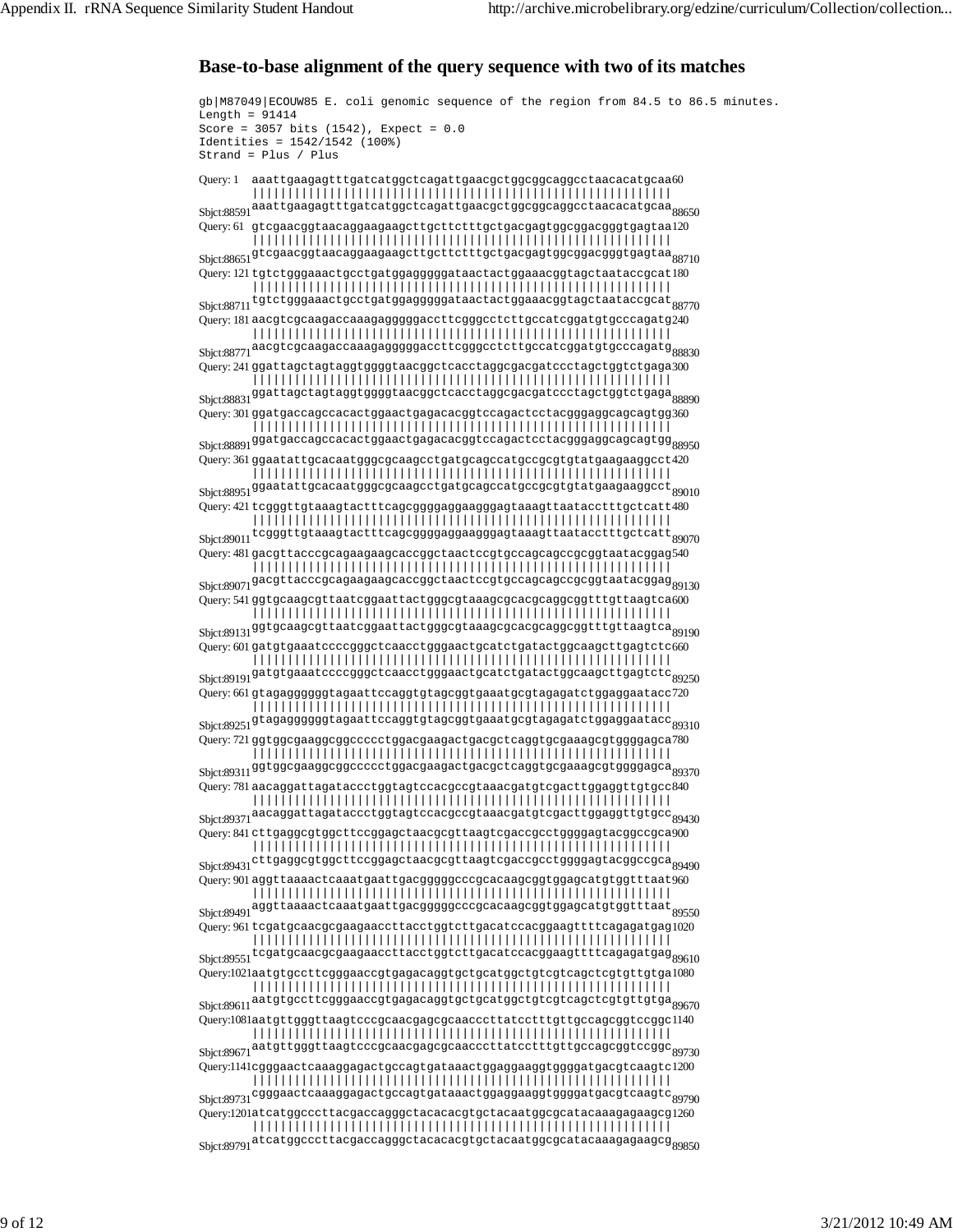

gb|U92196|SBU92196 Salmonella bareilly 16S ribosomal RNA gene, complete sequence Length  $= 1541$ Score = 2922 bits (1474), Expect =  $0.0$ 

Identities =  $1526/1542$  (98%), Gaps =  $1/1542$  (0%)

Strand = Plus / Plus

| Query: 1              | aaattgaagagtttgatcatggctcagattgaacgctggcggcaggcctaacacatgcaa60<br>aaattgaagagtttgatcatggctcagattgaacgctggcggcaggcctaacacatgcaa $\frac{1}{60}$                                                                                |
|-----------------------|------------------------------------------------------------------------------------------------------------------------------------------------------------------------------------------------------------------------------|
| Sbjct: 1<br>Query: 61 | gtcgaacggtaacaggaagaagcttgcttctttgctgacgagtggcggacgggtgagtaa120<br><br>gtcgaacggtaacaggaagcagcttgct-ctttgctgacgagtggcggacgggtgagtaa <sub>119</sub>                                                                           |
| Sbjct: 61             | Query: 121 tgtctgggaaactgcctgatggagggggataactactggaaacggtagctaataccgcat180                                                                                                                                                   |
| Sbjct: 120            | tgtctgggaaactgcctgatggagggggataactactggaaacggtggctaataccgcat <sub>179</sub><br>Query: 181 aacgtcgcaagaccaaagagggggaccttcgggcctcttgccatcggatgtgcccagatg240                                                                    |
| Sbjct: 180            | aacgtcgcaagaccaaagagggggaccttcgggcctcttgccatcggatgtgcccagatg <sub>239</sub><br>Query: 241 ggattagctagtaggtggggtaacggctcacctaggcgacgatccctagctggtctgaga300                                                                    |
| Sbjct: 240            | ggattagctagtaggtggggtaacggctcacctaggcgacgatccctagctggtctgaga <sub>299</sub>                                                                                                                                                  |
| Sbjct: 300            | Query: 301 ggatgaccagccacactggaactgagacacggtccagactcctacgggaggcagcagtgg360<br>ggatgaccagccacactggaactgagacacggtccagactcctacgggaggcagcagtgg <sub>359</sub>                                                                    |
|                       | Query: 361 ggaatattgcacaatgggcgcaagcctgatgcagccatgccgcgtgtatgaagaaggcct420                                                                                                                                                   |
| Sbjct: 360            | $\verb ggaatattgeacaatgggegeaagectgatgeagceatgeegcytgtatgaagaaagecct419$<br>Query: 421 tcgggttgtaaagtactttcagcggggaggaagggagtaaagttaatacctttgctcatt480<br>,,,,,,,,,,,,,,,,,,,,,,,,,,,,,,,,,<br>,,,,,,,,,                     |
| Sbjct: 420            | tcgggttgtaaagtactttcagcggggaggaaggtgttgtggttaataccgcagctaatt 479<br>Query: 481 gacgttacccgcagaagaagcaccggctaactccgtgccagcagccgcggtaatacggag540                                                                               |
| Sbjct: 480            | gacgttacccgcagaagaagcaccggctaactccgtgccagcagccgcggtaatacggag <sub>539</sub>                                                                                                                                                  |
| Sbjct: 540            |                                                                                                                                                                                                                              |
|                       | Query: 601 gatgtgaaatccccgggctcaacctgggaactgcatctgatactggcaagcttgagtctc660                                                                                                                                                   |
| Sbjct: 600            | ${\tt gatgtgaaatacccgggotcaacctgggaactgcatedctactggaagcttgagtctc}_{659}$<br>$Q$ uery: 661 gtagaggggggtagaatt $\mathtt{cc}$ aggtgtag $\mathtt{cg}$ gtgaaatg $\mathtt{cg}$ tagaga $\mathtt{ct}$ ggaggaata $\mathtt{cc}$ 72 $0$ |
| Sbjct: 660            | ${\tt gtagagggggd} {\tt tagaattccaggtgtagagagagadcdggagatcgggag}$<br>Query: 721 ggtggcgaaggcggccccctggacgaagactgacgctcaggtgcgaaagcgtggggagca780                                                                              |
| Sbjct: 720            | ggtggcgaaggcggccccctggacgaagactgacgctcaggtgcgaaagcgtggggagca779<br>Query: 781 aacaggattagataccctggtagtccacgccgtaaacgatgtcgacttggaggttgtgcc840                                                                                |
| Sbjct: 780            | aacaggattagataccctggtagtccacgccgtaaacgatgtctacttggaggttgtgcc <sub>839</sub>                                                                                                                                                  |
| Sbjct: 840            | Query: 841 cttgaggcgtggcttccggagctaacgcgttaagtcgaccgcctggggagtacggccgca900<br>cttgaggcgtggcttccggagctaactcgttaagtcgaccgcctggggagtacggccgca <sub>ggg</sub>                                                                    |
|                       |                                                                                                                                                                                                                              |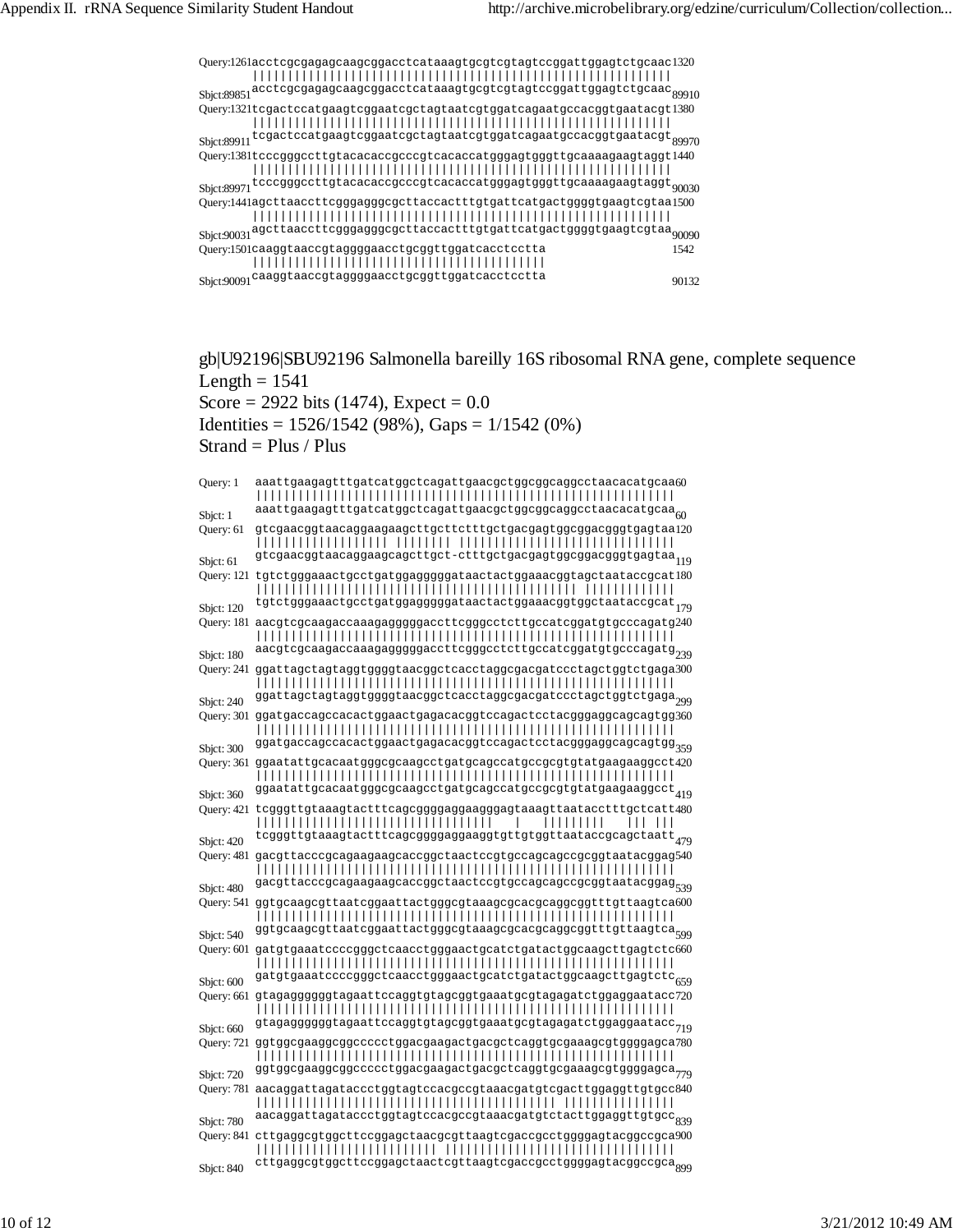|             | Query: 901 aggttaaaactcaaatgaattgacgggggcccgcacaagcggtggagcatgtggtttaat960                                                                                                                                             |      |
|-------------|------------------------------------------------------------------------------------------------------------------------------------------------------------------------------------------------------------------------|------|
| Sbjct: 900  | $\verb§aggttaaa@atca@atg@attgacgggggccc@caca@cggtggagcatdtggtttaat \substack{959}$                                                                                                                                     |      |
|             | Query: 961 tcgatgcaacgcgaagaaccttacctggtcttgacatccacggaagttttcagagatgag1020                                                                                                                                            |      |
| Sbjct: 960  | tcgatgcaacgcgaagaaccttacctggtcttgacatccacggaagttttcagagatgag <sub>1019</sub>                                                                                                                                           |      |
|             | Query:1021 aatgtgccttcgggaaccgtgagacaggtgctgcatggctgtcgtcagctcgtgttgtga1080                                                                                                                                            |      |
| Sbjct: 1020 | aatgtgccttcgggaaccgtgagacaggtgctgcatggctgtcgtcagctcgtgttgtga <sub>1079</sub>                                                                                                                                           |      |
|             | Query:1081 aatgttgggttaagtcccgcaacgagcgcaacccttatcctttgttgccagcggtccggc1140<br>${\tt a atgttgightaagtcccgeaacgaegcaacccttactttyttgccagcggtccggc}_{1139}$                                                               |      |
| Sbjct: 1080 |                                                                                                                                                                                                                        |      |
|             | Query:1141 cgggaactcaaaggagactgccagtgataaactggaggaaggtggggatgacgtcaagtc1200                                                                                                                                            |      |
|             | Sbjct: 1140 cgggaactcaaaggagactgccagtgataaactggaggaaggtggggatgtcgtcaagtc <sub>1199</sub>                                                                                                                               |      |
|             | Query:1201 atcatggcccttacgaccagggctacacacgtgctacaatggcgcatacaaagagaagcg1260<br>${\tt at category} coottac {g} a {c} a {g} g g {\tt c} t a {c} a {c} a {c} g t a {c} a {c} a {c} a {a} a {g} a {g} a {g} c {g} g} 1259$ |      |
| Sbjct: 1200 | Query:1261 acctcgcgagagcaagcggacctcataaagtgcgtcgtagtccggattggagtctgcaac1320                                                                                                                                            |      |
|             | ${\tt acctcgcggagcagcggacctcataaagtgcgtcgtagtccggattggagtctgcaac}_{1319}$                                                                                                                                              |      |
| Sbjct: 1260 | Query:1321 tcgactccatgaagtcggaatcgctagtaatcgtggatcagaatgccacggtgaatacgt1380                                                                                                                                            |      |
|             | Sbjct: 1320 tcgactccatgaagtcggaatcgctagtaatcgtggatcagaatgccacggtgaatacgt 1379                                                                                                                                          |      |
|             | Query:1381 tcccgggccttgtacacaccgcccgtcacaccatgggagtgggttgcaaaagaagtaggt1440                                                                                                                                            |      |
|             | $\verb tcccgggccttgt  \verb acacaccgcccgt  \verb cacaccatgggagtgggttgcaaaagaagtaggt  \verb 1439 $                                                                                                                      |      |
| Sbjct: 1380 |                                                                                                                                                                                                                        |      |
|             | Query:1441 agcttaaccttcgggagggcgcttaccactttgtgattcatgactggggtgaagtcgtaa1500                                                                                                                                            |      |
|             | Sbjct: 1440 agcttaaccttcgggagggcgcttaccactttgtgattcatgactggggtgaagtcgtaa <sub>1499</sub>                                                                                                                               |      |
|             | Query:1501 caaggtaaccgtaggggaacctgcggttggatcacctcctta                                                                                                                                                                  | 1542 |
| Sbjct:1500  | caaggtaaccgtaggggaacctgcggttggatcacctcctta                                                                                                                                                                             | 1541 |

### **Questions**

Answer the following questions.

Take a look at the sample results returned using *E. coli* rRNA as the query. In your text or lab manual, find a diagram in which the gram negative organisms and specifically the enterics are grouped according to physiological criteria.

From these criteria, which organisms would you have expected to be most closely related to *E. coli*?

Is there a perfect correspondence between the groupings based on physiological markers and the results of the sequence comparison?

Judging from these results, are physiological criteria at all predictive of phylogenetic relatedness? If so, give examples of structural or physiological properties that *E. coli* does share with its close phylogenetic relatives.

Take a look at the alignment between the *E. coli* and *Salmonella bareilly* (the best non-*E. coli* match). How many nucleotide differences in 16S rRNA differentiate these two species?